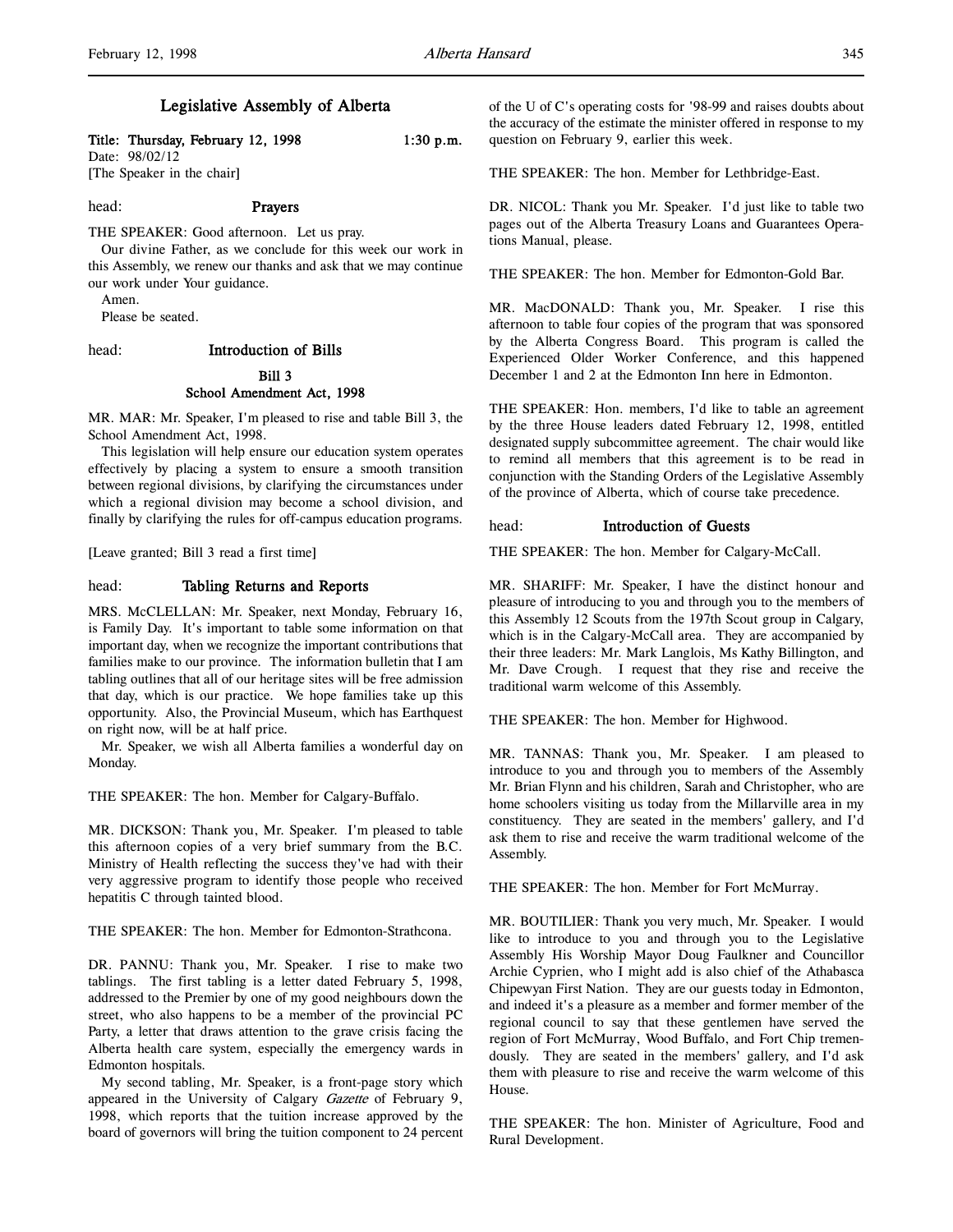MR. STELMACH: Well, thank you, Mr. Speaker. I gives me great pleasure this afternoon to introduce to you and to members of the Legislature a young, distinguished, excellent community worker from the town of Vegreville who is seated in the members' gallery: Mr. Peter Dobbie. I ask him to rise and receive the traditional warm welcome of this Assembly.

DR. WEST: Mr. Speaker, it's my pleasure to introduce through you to the House today an individual who served in the Manitoba Legislature for 24 years: the hon. James Ernst. He has served in many portfolios with the Manitoba government, served with distinction. I would like to introduce him today, have him stand in the members' gallery and receive the warm welcome of this House.

THE SPEAKER: The hon. Member for Edmonton-Glengarry.

MR. BONNER: Thank you, Mr. Speaker. I'd like to introduce to you and through you to members of the Assembly a number of constituents of Edmonton-Glengarry who are here today for question period. They are Gloria Lloyd, Frances Lloyd, Pam Harrison,\* Ian Callum MacNeil, Karen Murray, John McEachern, and Robert Fisher. They are seated in the public gallery, Mr. Speaker, and with your permission I would ask now that they rise and receive the traditional warm welcome of the House. Thank you.

# head: Oral Question Period

#### Assured Income for the Severely Handicapped

MR. MITCHELL: After years of pressure the government has raised the monthly payment under AISH by – here it is, Mr. Speaker – \$13 a month. That's supposed to stretch between utility increases, food cost increases, rent increases, and the \$2 tax that the government has imposed on each prescription that these people buy. Welfare is kept depressingly low by this government as some kind of perverse incentive to get people back to work. To the Premier: what is the logic of keeping AISH so depressingly low when a criterion for AISH is that you are unable to work?

MR. KLEIN: Mr. Speaker, the assured income for the severely handicapped, I might point out, is probably unique in Canada in terms of a program. In most jurisdictions they don't have a program at all to deal with those who are severely handicapped.

Relative to the level of compensation for those people on AISH, I'll have the hon. Minister of Family and Social Services reply.

#### 1:40

DR. OBERG: Thank you very much, Mr. Speaker. The hon. Leader of the Opposition has raised several points. First of all with respect to the level of AISH, AISH is actually the second highest program for disability in Canada, by a considerable amount I don't mind saying.

Mr. Speaker, I think there are a couple of other things the hon. member must remember. With regard to AISH in Alberta there's no taxation on that rate, whereas in other provinces there is.

Mr. Speaker, the other issue is that the hon. member has again misled the Assembly about the \$2 taxation rate.

MR. SAPERS: Point of order, Mr. Speaker.

DR. OBERG: What we did back in November of this year is add a \$2 co-payment on the price of prescriptions for people on AISH.

In order to allow for that, we added an extra \$5 per month so that they would pay for it. For the first three prescriptions per month the AISH recipient is expected to pay \$2 per prescription. After that, Mr. Speaker, the department pays the whole shot.

MR. MITCHELL: They're inspired by having the lowest taxes in the country. Why don't they bother to have the highest AISH in the country, Mr. Speaker?

Why, Mr. Speaker, does the government add insult to injury by taking away the CPP disability benefits the federal government tries to give these people to make their quality of life just a little bit better?

I asked the Premier, Lyle.

MR. KLEIN: Well, Mr. Speaker, I didn't hear him ask me, but I'll ask the hon. minister to reply.

DR. OBERG: Thank you very much, Mr. Speaker. What happens with the AISH program is that as the CPP benefits from the federal government are paid to the recipient of AISH, AISH is decreased the amount of the CPP contributions. What this enables is a level at \$823 for everyone on AISH, whether or not you receive CPP.

MR. MITCHELL: I'm directing this to the Premier. Why is it that this government's policy is to keep AISH recipients living below the poverty line – below the poverty line, Mr. Speaker – without the dignity and the decency that this society can afford to give them?

MR. KLEIN: Mr. Speaker, once again, as the hon. minister has pointed out, this program is somewhat unique in Canada and, in terms of what other provinces are doing, is very generous indeed. Quite contrary to what the leader of the Liberal opposition says, the program is in place to allow those people on AISH dignity and quality of life.

THE SPEAKER: Second Official Opposition main question. The hon. Member for Edmonton-Calder.

#### Energy and Utilities Board

MR. WHITE: Thank you, Mr. Speaker. Today my questions are directed to the Minister of Energy. The Alberta Energy and Utilities Board has proven to be a model of a quasi-judicial regulatory agency, and well-deserved. The news that the Minister of Energy is contemplating the integration of the administration functions of this agency, the EUB, into the Department of Energy and saving \$10 million in the process is surprising given that the EUB has never, ever been busier. The energy industry needs the assurance of this minister that the integration scheme that he's about to install does not affect the effectiveness, the autonomy, and certainly the independence of the EUB. Sir, why are you about to reduce the operations of the EUB when last April in this House you presented the estimates to increase the number of staff of the EUB by some 10 percent. Which is it?

DR. WEST: Mr. Speaker, in my service to the public of Alberta everything I do is in the public interest. Therefore, any administrative efficiencies between the EUB and the Department of Energy that can be achieved will be achieved. Administrative efficiencies, not to touch their quasi-judicial nature or the public interest they serve.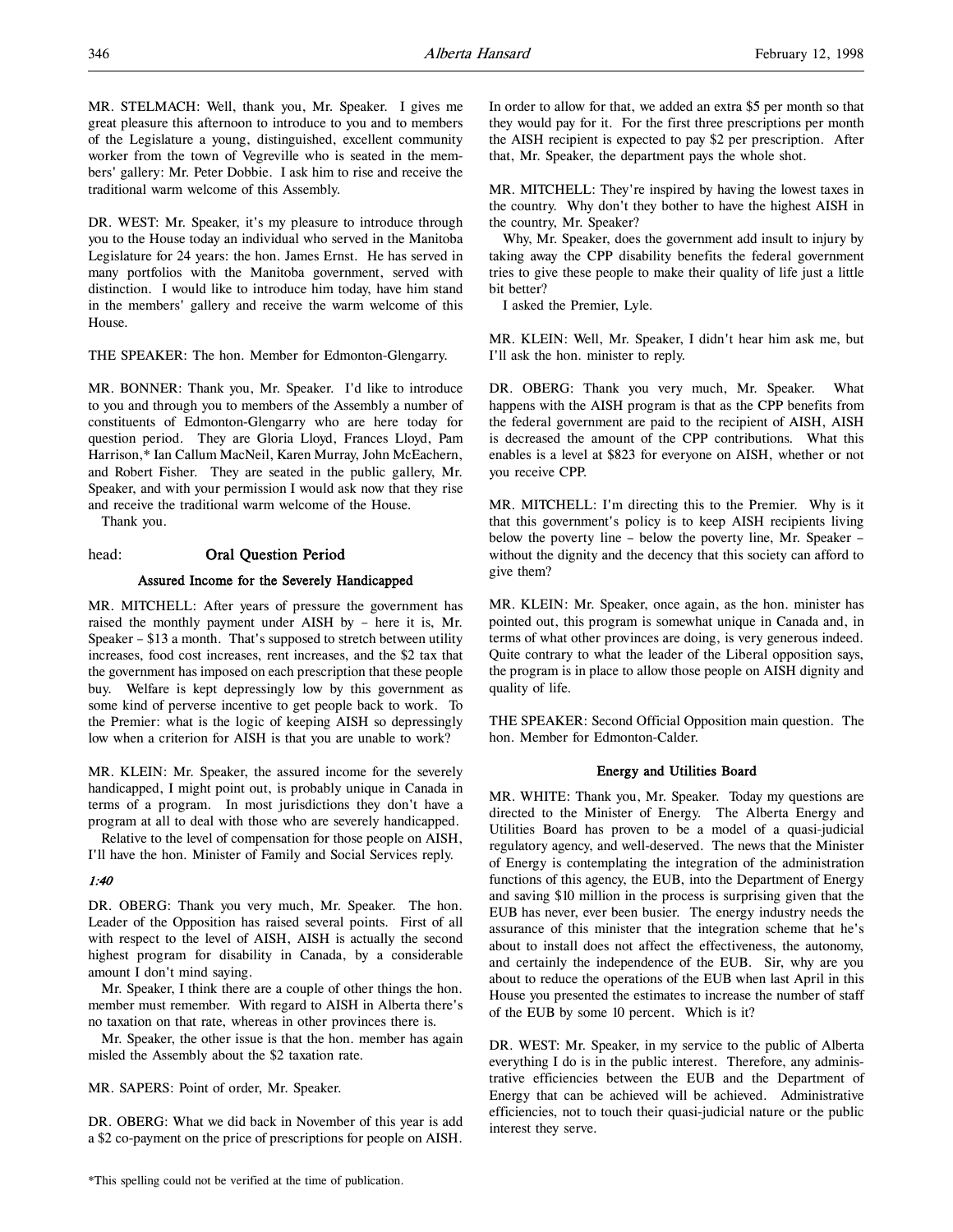MR. WHITE: Mr. Speaker, the question was not the efficiency. The question quite frankly is: will the minister assure the industry and how can he assure the industry that the independence of the agency is maintained?

DR. WEST: Yes, Mr. Speaker.

MR. WHITE: Mr. Speaker, the industry will be quite pleased with that answer, I'm sure.

How much, sir, is the Arlington Consulting Group being paid to examine this integration of corporate services, and will you release the figures and the report itself?

DR. WEST: Mr. Speaker, the report hasn't come through yet, but with the transparency of this government in public accounts and in the budgetary manner, I'm sure that that will come forward. The answer to that is yes. During the estimates of Energy I would ensure that this hon. member will be there that night so that we can certainly go through this in depth.

THE SPEAKER: Third Official Opposition main question. The hon. Member for Lethbridge-East.

#### Alberta-Pacific Forest Industries Inc.

DR. NICOL: Thank you, Mr. Speaker. The government reports that for any of its outstanding loans the strategy is to monitor and pursue exit options that maximize the potential return to the province. Earlier I tabled excerpts from the Treasury's loans and guarantees procedures manual that outlines a monitoring process for these loans. The manual reveals that Alberta Treasury must prepare annual and interim financial analysis reports on these loans. My question is to the Premier. What criteria did the government use in their interim analysis recommending that the value of the Al-Pac loan be set at \$260 million rather than the \$390 million book value?

MR. KLEIN: Well, it probably has something to do with the price of pulp, Mr. Speaker. I'll take that question under notice and consult with the Provincial Treasurer.

DR. NICOL: Thank you, Mr. Speaker. Through the process that was outlined in the manual, what value did the government provide in their interim financial analysis regarding the option of holding the Al-Pac loan to full maturity? In other words, what was its present value according to your calculations?

MR. KLEIN: Again, Mr. Speaker, I'll have to take that question under notice and consult with the Provincial Treasurer.

DR. NICOL: Thank you, Mr. Speaker. Will the Premier agree to release the reports of Treasury on the value of this loan?

MR. KLEIN: Well, I don't see any problems with that, Mr. Speaker. We've always been open and transparent. Relative to loans and any of our financial dealings, we've always made a practice of making those documents open and available to the opposition and the public.

THE SPEAKER: ND opposition main question. The hon. Member for Edmonton-Strathcona, then followed by the hon. Member for Olds-Didsbury-Three Hills.

#### Public Service Salaries

DR. PANNU: Thank you, Mr. Speaker. A tentative master agreement between this government and its employees was reached on February 4 and is now in the process of being voted on. One of the five locals that has yet to reach a subsidiary agreement on a pay raise is local 1, which represents mainly clerical and administrative support personnel. My question is to the minister responsible for personnel administration. Given that the median full-time wage for the 8,000 members of local 1, a sizable majority of whom also happen to be women, is about \$25,000 a year with many making as little as \$18,000 and given that their salaries were frozen in 1991 and then rolled back 5 percent in 1994, does the minister agree that these lowest paid workers in the public service require special consideration when making salary adjustments, and if not, why not?

MR. DUNFORD: Well, Mr. Speaker, we have a system of collective bargaining that's not only under the legislation but certainly is recognized by everyone. AUPE is the recognized collective bargaining agent for our employees, including the people that you've mentioned in local 1. It's a responsibility of that bargaining unit to bring forward its demands to the table. We have a right as well to put our demands on the table. The process is just working itself out as it should.

# 1:50

DR. PANNU: Thank you, Mr. Speaker. Given that members of local 1 are seeking a pay scale adjustment that would add 3 percent to their salaries and given that many other provincial and federal governments have already done this, why wouldn't the minister proceed to concede to the request of this local?

MR. DUNFORD: Well, once again, Mr. Speaker, we have a process that's in place. Demands were put forward by the union that's involved affecting these employees. Our people on the part of the personnel administration office are trying to respond as best we can within the bargaining environment. I think that negotiations have been going particularly well, and while, as you mentioned, they currently are out for ratification, we hope that we'll see a successful conclusion to all of this so that these folks along with everybody else can start receiving their increased pay.

DR. PANNU: Mr. Speaker, given that much higher levels of job skills are required to do administrative support work today than previously and given that these workers are required to have expertise in such areas as information technology, database management, accounting, and desktop publishing, why is the minister refusing to give them the 3 percent increase that they're asking for?

MR. DUNFORD: Well, Mr. Speaker, once again it's not a matter of refusal; it's a matter of collective bargaining. I might add though, in the interests of the member and the other people here in the House, that a collective bargaining agreement is not a static item. There's going to be a period in time where there is an agreement reached between the two parties, and then of course there's going to be a time frame that that will cover.

One of the things that we're very proud of in PAO here in this province is that we just don't then wash our hands of the whole situation until it's the next time to bargain. I think the points that you have raised in terms of the occupational skills that are required are legitimate concerns, and during the life of a collec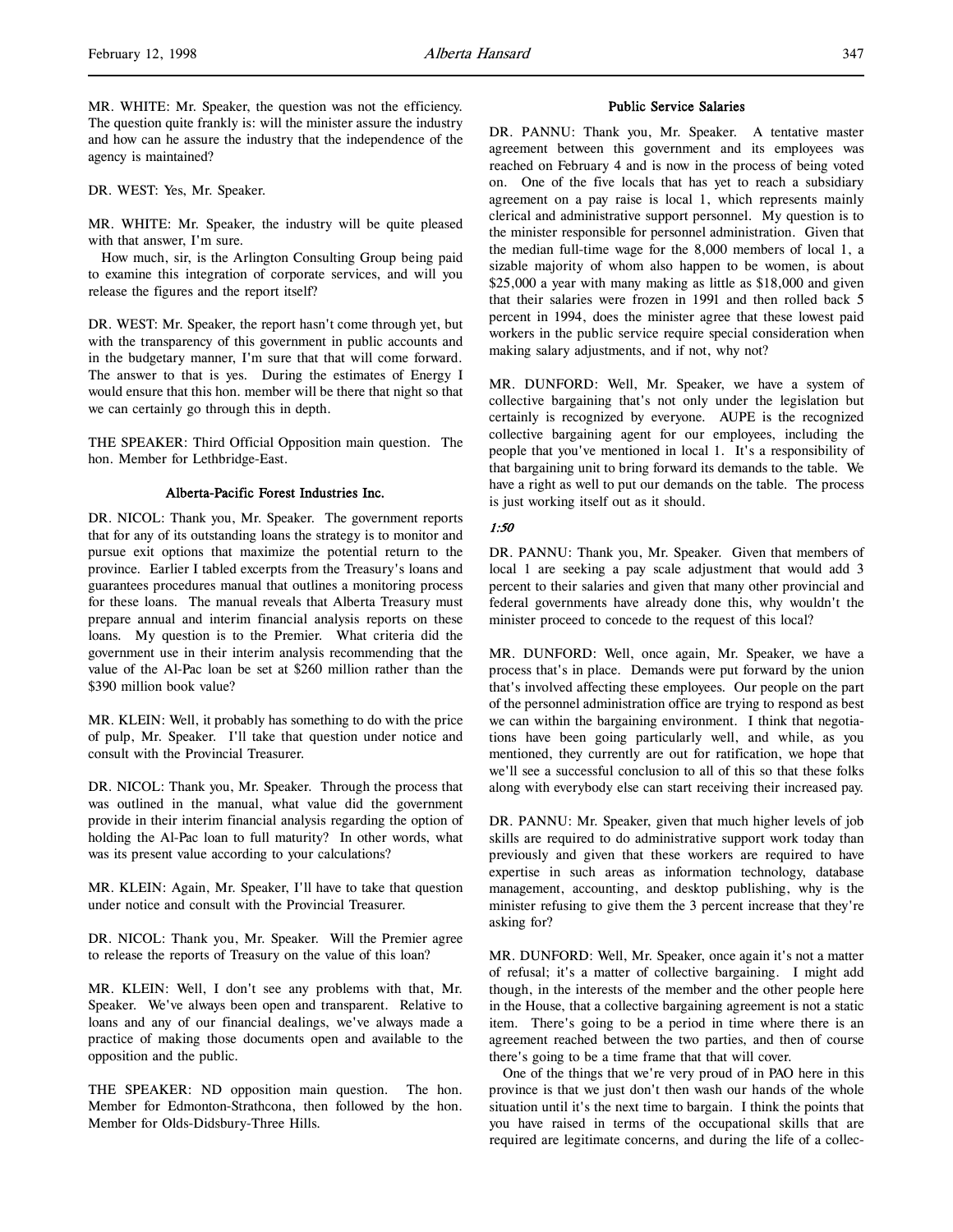tive agreement both parties work together to establish that the classification system they had in place at the last bargaining agreement is proper leading into the next round or is something that has to evolve with what's actually happening in the real world.

THE SPEAKER: The hon. Member for Olds-Didsbury-Three Hills, followed by the hon. Member for Calgary-Buffalo.

# Intensive Livestock Operations

MR. MARZ: Thank you, Mr. Speaker. In Tuesday's question period the hon. Member for Little Bow questioned the Minister of Agriculture, Food and Rural Development on the effect intensive livestock operations are having on water quality in the province, as well as the current code of practice for livestock operations. Although the minister addressed municipal water supplies as well as surface water concerns, he did not comment on groundwater quality, which is the main source of water for most rural Albertans. My first question to the minister: is the groundwater in Alberta safe?

MR. STELMACH: Thank you, Mr. Speaker. Generally speaking, in the samples that were taken across Alberta, groundwater is safe. However, we have always suggested to anybody drilling a new well that they do test the water before they consume it. Of the 448 samples that were done in deep wells, 2 percent had some fecal counts – and remember, I said it's zero percent tolerance – and in nitrates it's 0.6 percent, a small amount. When it came to shallow wells, about 13 percent had some fecal coliform and about 13 percent in nitrates.

MR. MARZ: My first supplementary to the same minister is: has the source of those fecal counts and nitrates been determined?

MR. STELMACH: Mr. Speaker, one of the things we found in doing the tests, especially on the shallow wells, is that there was a failure of the cribbing. Some of that cribbing was old and had allowed seepage. There are also some problems with septic tanks being placed too close to the supply of water and in many areas outside the code. People just don't know the code and have placed these septic tanks. Thirdly, yes, there are a number of situations where farmers have been watering their livestock in troughs too close to a shallow well, and of course we know what happens during spring thaw.

MR. MARZ: Thank you. To the same minister my last supplementary: is it the intention of the minister to enforce the code of practice, and if so, would it be in the same manner as the building and electrical codes, which you compared it to on Tuesday?

MR. STELMACH: Mr. Speaker, we have an excellent partnership with local municipalities, and I would hate to preclude the discussion document that will be forwarded to all of the stakeholders. However, I would envision that the municipalities would want to co-operate with us since they are the eyes, the noses, and the ears out there for us. The local agriculture service board staff are on the road every day, so are the locally elected officials, and they will be able to identify those areas of concern to the Department of Agriculture, to the Department of the Environment, and also to the Department of Health.

THE SPEAKER: The hon. Member for Calgary-Buffalo, followed by the hon. Member for Calgary-North Hill.

#### Hepatitis-tainted Blood

MR. DICKSON: More than a year ago our Minister of Health told us that Alberta would not follow the British Columbia model of a trace-back program to determine who contracted hepatitis C through tainted blood. In Alberta the minister advised that we would just do some general advertising to invite those who received blood prior to May of 1990 to get tested for hep C. In fact, British Columbia has found as a result of their trace-back program that the number of those testing positive for hep C was significantly greater than the 2 percent the authorities originally anticipated. My question would be to the Minister of Health this afternoon. In light of the British Columbia experience will this minister commit to a more aggressive trace-back program so that every Albertan, not just some but every Albertan, who received tainted blood can be identified and treated promptly?

MR. JONSON: Mr. Speaker, on this important matter the provinces and territorial governments across Canada have adopted different approaches in terms of publicizing information and making it very possible and widely publicized that there is this issue and that individuals should be seeking information, contacting their doctors, coming forth with respect to the overall matter. It is certainly an important matter, one that we will be discussing as ministers federally and provincially and territorially in the next few days. We have certainly taken the initiative and made a provincewide news release. We have placed the advice out there to the public of this province, and that is the approach that we've taken.

MR. DICKSON: Mr. Speaker, following up the minister's observation of provinces working together, what will this minister do differently in response to Mr. Justice Krever's observation that government officials appear to have been more concerned about preventing public questioning about the safety of the blood system and deflecting controversy than about informing persons who might be infected?

MR. JONSON: Well, Mr. Speaker, this minister has certainly not avoided questions on the issue, and I'm sure all other provincial ministers across Canada and the federal minister realize that this is a very important issue, one that we have to examine very carefully both in terms of the patients' or individual's needs and the recommendations of Justice Krever. We are working our way methodically through that. It is a very important item.

MR. DICKSON: Mr. Speaker, my final question would be this: to clear up the confusion that seems to exist between victims' groups and Mr. Garth Norris of Alberta Health, will the minister tell us which specific advocacy groups he has met with on this issue since the beginning of 1997 and the dates of those meetings?

MR. JONSON: Mr. Speaker, I think I've been quite clear, and that is that I have not met with any of the advocacy groups.

THE SPEAKER: The hon. Member for Calgary-North Hill, followed by the hon. Member for Edmonton-Ellerslie.

#### 2:00 Alternative Medical Practices

MR. MAGNUS: Thank you, Mr. Speaker. My questions today are about alternative therapies and are to the Minister of Health. Can the minister tell us: since Bill 209 came into force, how many physicians in Alberta have been approved by the college to practise complementary therapies?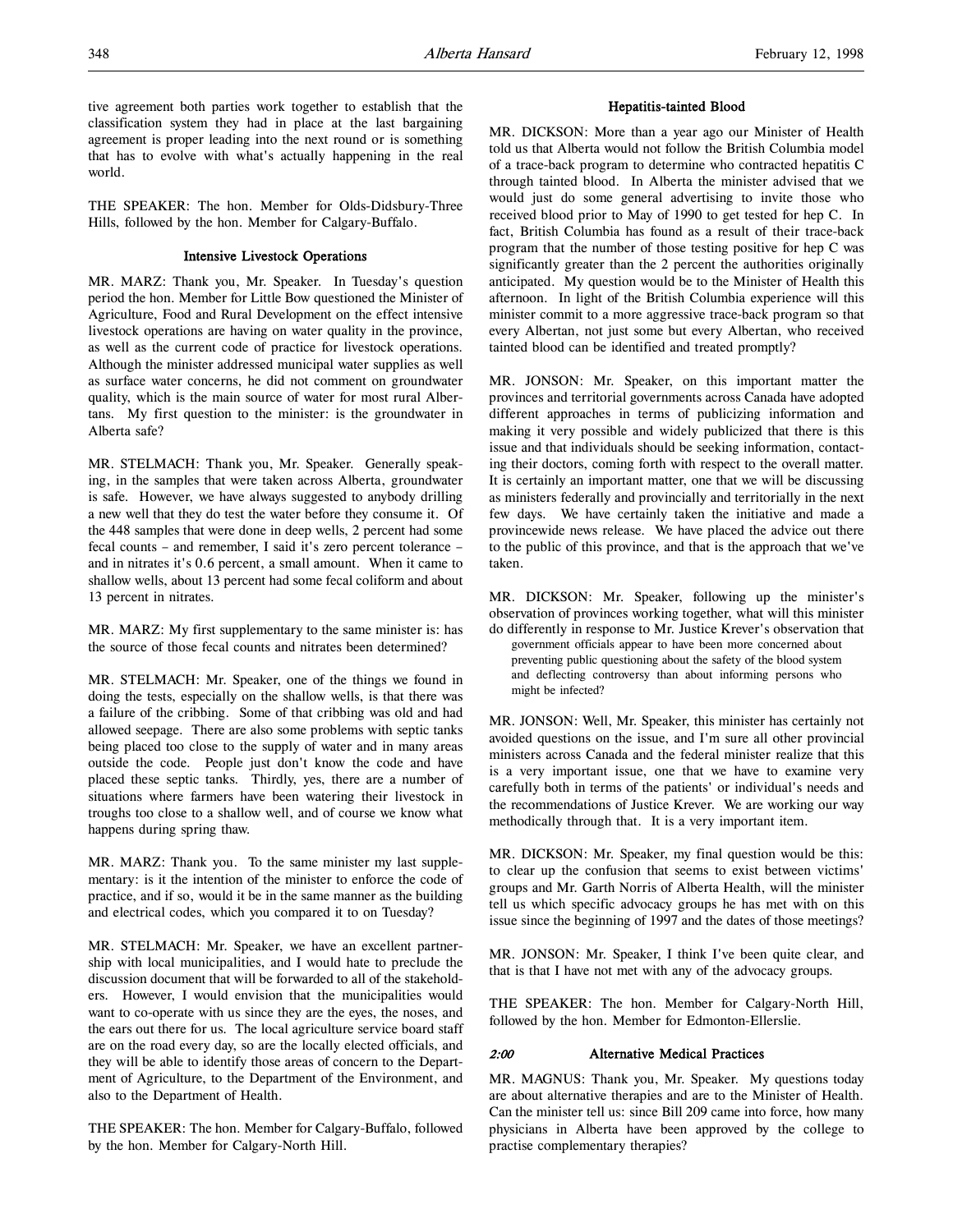MR. JONSON: Mr. Speaker, there have been seven physicians approved for the offering of complementary therapies in the areas of, as I recall, chelation therapy, herbal medicine, and Reiki. There are a number of other applications in process before the College of Physicians and Surgeons.

MR. MAGNUS: Thank you, Mr. Speaker. Could the Minister of Health also advise this House what the intent of the physicians' achievement review program is, related to concerns that this program will be used to harass physicians who are currently practising complementary medicines?

MR. JONSON: Mr. Speaker, first of all, I would like to indicate that the advocates of alternative medicine that I have met with certainly want to be assured that the practitioners offering complementary therapy are properly qualified in that particular area of therapy. Therefore I think the College of Physicians and Surgeons has an important role to play following Bill 209.

Now, with respect to this worry that, yes, is out there with certain individuals and certain groups about the proposed PAR program, I think, Mr. Speaker, that there is no risk to complementary therapy with respect to this program. It is I think a much-needed program for the medical profession of this province. They have indicated to us that it is. It is one of our most important professions, yet at this point in time it does not have a regular process of performance review, and this is what they want to implement through the PAR program.

I'd like to just add one other thing, Mr. Speaker, and that is that one of the features of the PAR program will be that the review panel, which does this review of a physician's practice every five years, will have someone on the panel who is familiar with the particular specialty or type of practice that the physician is offering.

MR. MAGNUS: Thank you, Mr. Speaker. Are Alberta's criteria similar to that of Saskatchewan, whose College of Physicians and Surgeons has approved a number of physicians to practise complementary or alternative therapies?

MR. JONSON: It is my understanding, Mr. Speaker, that in Saskatchewan the criteria are very parallel or very similar to what has been developed here. They were, true, somewhat ahead of us with respect to moving into this area, but the thing that I would like to point out about Saskatchewan, as I understand it, is that the only complementary therapy that they have made changes to authorize is chelation therapy, whereas in Alberta we have an overall approach following Bill 209 to authorize many types of alternative therapies.

THE SPEAKER: The hon. Member for Edmonton-Ellerslie, followed by the hon. Member for Calgary-Glenmore.

#### Parks and Recreation Areas

MS CARLSON: Mr. Speaker, this parks and recreation privatization process is a mess. Parks are simply not economical to operate as private ventures unless their character is radically altered. Even municipalities are saying this. As the Minister of Environmental Protection has bowed to public pressure in the case of Sylvan Lake and reversed his decision to privatize it, will he now commit that this site will be operated in the same way as a natural heritage site?

MR. LUND: Mr. Speaker, there never was a decision that we were going to privatize the Sylvan Lake park. As a matter of fact, all over the province we know that the day-use areas are very difficult, and as far as getting in facility operators, which is what we're doing, not privatizing or selling, it is difficult, because the ability for an operator to generate revenue is very limited. We are not prepared to institute a charge in a day-use area.

MS CARLSON: Mr. Speaker, will the minister reverse his decision to privatize the operation of other sites such as Moonshine Lake provincial park, which is in exactly the same situation as Sylvan Lake was?

MR. LUND: Mr. Speaker, they are not exactly the same. As a matter of fact, where there are day-use areas, all over the province, we are looking at how we can co-operate and partner with municipalities, in some cases industry. If there's a major industry that's close, they are partnering with us to operate those day-use areas.

MS CARLSON: Well, Mr. Speaker, then does the minister agree that for private operators to make a profit in these parks, they're going to have to radically alter the nature of the park itself? [interjection]

MR. LUND: Well, Mr. Speaker, I don't know if the member sitting immediately to the hon. member's right has been chattering so much that she has not been able to hear my answer. The fact is that I have said before that we are partnering with municipalities in these day-use areas.

THE SPEAKER: The hon. Member for Calgary-Glenmore, followed by the hon. Member for Spruce Grove-Sturgeon-St. Albert.

# Prostate Cancer Treatment

MR. STEVENS: Thank you, Mr. Speaker. My questions today are to the Minister of Health and relate to an important issue on men's health. A constituent of mine approached me recently regarding a treatment for prostate cancer that involves the use of cryosurgery. He explained to me that cryosurgery is available in Ontario on a user-pay basis but is not offered in Alberta. Could the minister advise us as to when this treatment will be available to Albertans in Alberta?

MR. JONSON: Mr. Speaker, cryosurgery is a treatment which is available in Alberta for some conditions, such as cervical cancer. However, it has not been approved or accepted in Alberta with respect to the treatment of prostate cancer as yet. There are criteria that treatments have to pass in terms of being authorized on a general basis. There is research going on with respect to the viability, the safety of this particular treatment for prostate cancer, but as yet it is not authorized generally for that purpose.

MR. STEVENS: My last question also to the Minister of Health is: could you please elaborate on what the nature of that research that is currently being conducted is?

MR. JONSON: The Alberta Cancer Board, Mr. Speaker, through the Tom Baker clinic is conducting research in this particular area. They are working with patients who are willing to be part of this overall research program. I'm hopeful that the proper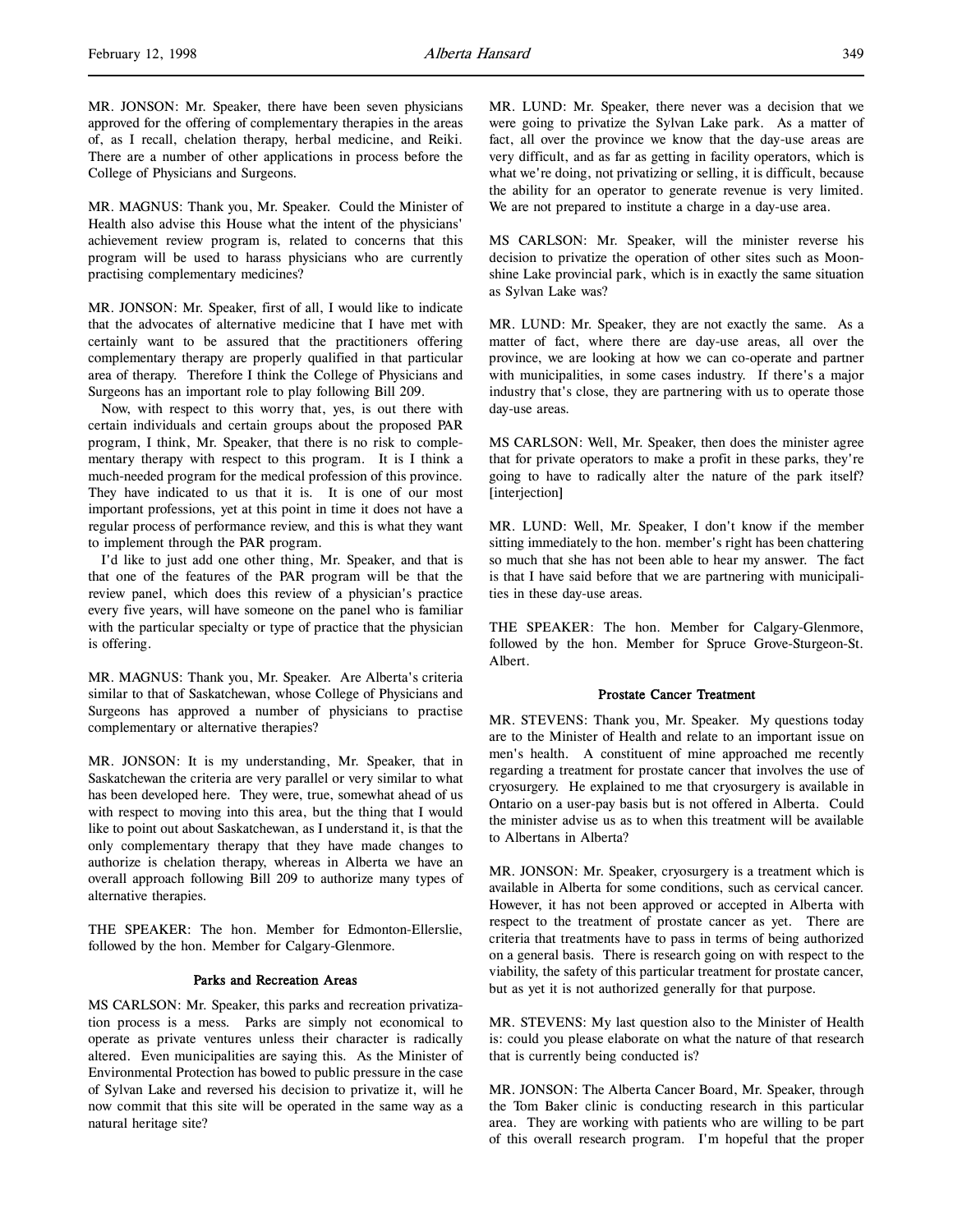criteria will be met as soon as possible, but research, as we all know, needs to be thorough, and it may be some months or perhaps over a year before this process is complete.

THE SPEAKER: The hon. Member for Spruce Grove-Sturgeon-St. Albert, followed by the hon. Member for Clover Bar-Fort Saskatchewan.

# Parks and Recreation Areas

(continued)

MRS. SOETAERT: Thank you, Mr. Speaker. Privatization could drastically alter the character of nearly half of our provincial parks and most of our recreation areas in this province. Even worse, where no municipal or private operator comes forward, sites will be offered to groups for their exclusive use or completely closed off, a real loss for Albertans and certainly for our tourism industry. My questions are to the Minister of Environmental Protection. Would the minister give all Albertans a say, just a chance, an opportunity to at least speak out on this privatization? You haven't given them that opportunity.

MR. LUND: Mr. Speaker, some 92 percent of the facilities within the province have been operated by either a contractor or a facility operator. As far as vastly altering the parks system in Alberta, 97 percent of the land base is going to continue to be operated by the department. So as far as the great alteration, no.

The sites that are at risk are basically these small recreation sites that are along highways, and we are having some difficulty with some of them. There's the odd one, yes, where rather than completely closing it, we're allowing a private group like the Boy Scouts, like were here today – they may have the ability to use it privately.

# 2:10

MRS. SOETAERT: Thank you. My second supplemental: would the minister stop plans that will end up closing sites or giving groups exclusive use when no private operators can be found?

MR. LUND: Mr. Speaker, the number of sites that are being looked at for closure this year is minimal. As a matter of fact, in the northwest there were some 35 sites where we did not get a person to put in a proposal. That was on the first round. Today we're down to one site.

MRS. SOETAERT: There are 30 parks and over a hundred other sites.

Will the minister at least ensure that no long-term exclusive rights to our parks and recreation areas are granted so that they can be opened up to the public again when we have a government that believes in keeping our public parks open to the public?

MR. LUND: Mr. Speaker, once again they are totally confused in the verbiage. We're not talking about parks. They are talking about recreation areas, and there's a vast difference. I don't know what it is that they've got against Girl Guides and Boy Scouts.

THE SPEAKER: The hon. Member for Clover Bar-Fort Saskatchewan, followed by the hon. Member for Edmonton-Norwood.

# Westaim Technologies Inc.

MR. LOUGHEED: Thank you. Mr. Speaker, the Westaim

corporation produces coin blanks at its facility in Fort Saskatchewan. Apparently the federal government is seeking to build a facility in Winnipeg using \$30 million of taxpayers' money to go into direct competition with this facility in Fort Saskatchewan. My question is to the Minister of Economic Development. I'm wondering if she's able to intervene in any way so this taxpayerfunded, unfair competition will not negatively impact 110 workers in Fort Saskatchewan?

MRS. BLACK: Mr. Speaker, this is a very troubling story that has been coming about for a number of months now, and clearly I think it's timely that the hon. member raise the issue in this Legislature. I'll just give a quick little background. For 35 years Westaim corporation has been supplying the coinage slugs to the Canadian mint to produce not only Canadian coins but coins for other countries. This has been a very successful commercial relationship between a private corporation and a Crown corporation of the federal government.

Now we have been informed that a Crown corporation of the federal government is contemplating building a facility worth over \$30 million in Winnipeg to go into direct competition with a supplier that they've used for 35 years, a Canadian company. It is unconscionable that a government would try to enter into that kind of competitive mode or even into business at all when there is a facility already in place that is producing the product that is needed by the Crown corporation.

So what can we do about it? Well, we are in contact with officials in the federal government to ask them if in fact they realize that a Crown corporation is doing this, and clearly we are in contact with the Industry people from the federal government asking them to rethink this position, because governments do not belong in business.

MR. LOUGHEED: Mr. Speaker, in light of the minister's undertaking, I have no further questions. Thank you.

THE SPEAKER: The hon. Member for Edmonton-Norwood, followed by the hon. Member for Calgary-Fort.

# Domestic Violence

MS OLSEN: Thank you, Mr. Speaker. Domestic abuse is a problem on many reserves in Alberta. In a criminal sentencing last year Judge Reilly indicated that he had been told by Stoney people that victims of domestic violence are afraid to testify, because even if the offender is convicted and imprisoned, the victim will be harassed and punished by the offender's family and on the reserve she will be without protection. My questions are to the Minister of Justice. What steps does your department take to ensure that the victim and other witnesses of domestic violence will be protected from retaliation if they testify?

MR. HAVELOCK: Well, Mr. Speaker, we regard domestic violence as a very serious issue. In fact, hopefully in the next week or two we will be tabling legislation in that regard.

We've been trying to undertake a number of steps recently in light of some very tragic incidents, in particular one that happened, for example, in Edmonton. It was a recent fatal domestic violence case which tended to refocus the public's attention on the bail issue. What we've asked for there is reviewing the bail practices in domestic violence cases. That review is presently ongoing, and we expect results in the near future.

We are developing new guidelines for Crown prosecutors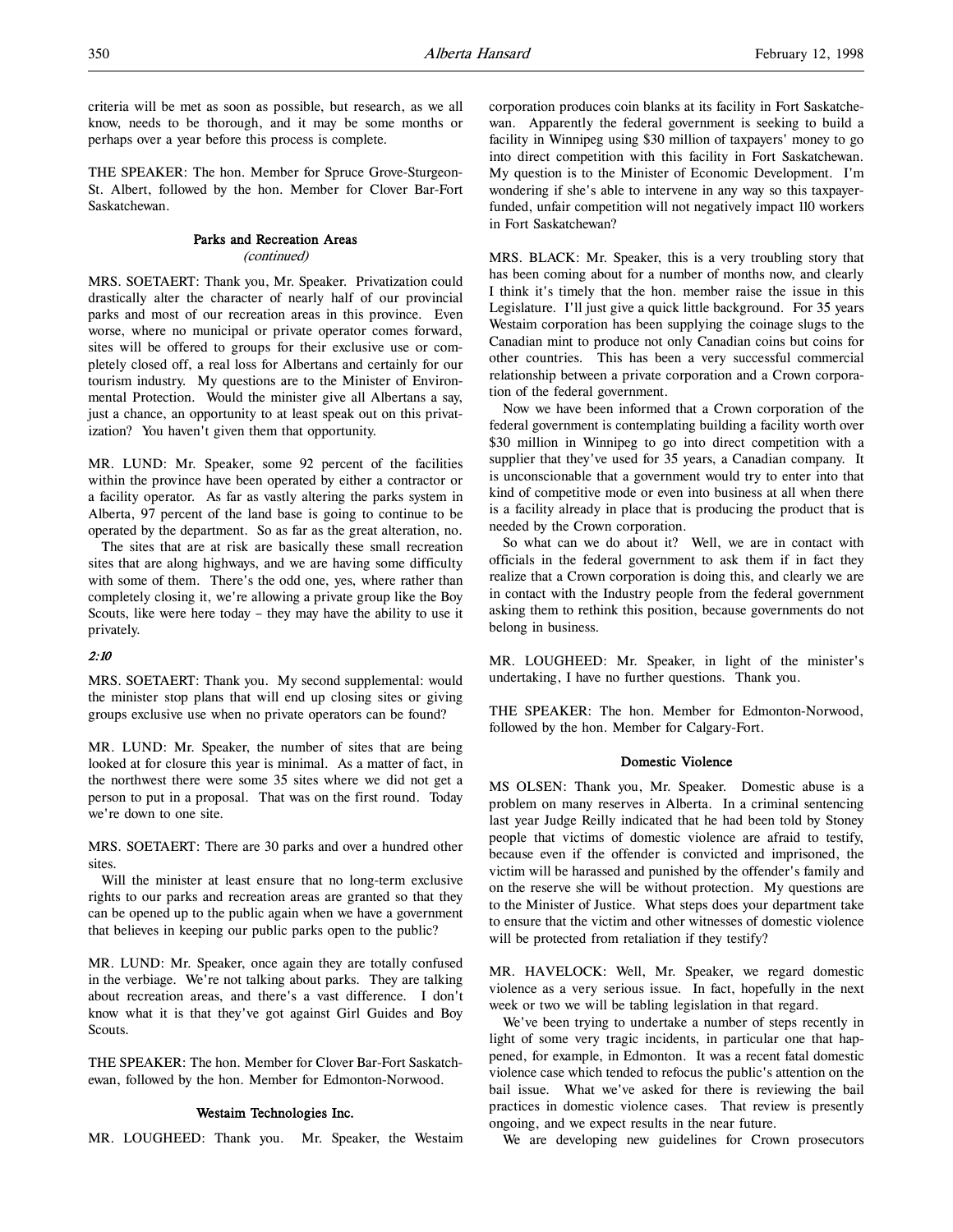regarding bail, and in addition to that, Mr. Speaker, sometime ago at a federal/provincial Justice ministers' meeting, we asked for two changes to the Criminal Code. One would be to impose reverse onus on bail with respect to domestic violence cases, and the second was to establish a clear right of appeal from a Queen's Bench justice's bail review with respect to a bail decision. Right now we can only appeal on the basis of either a material change in circumstance or error in law. So we see that initiative itself hopefully offering some protection to the victims with respect to them appearing in court and responding to this issue.

MS OLSEN: Thank you, Mr. Speaker. We are talking about issues involving many of the reserves in Alberta.

If a witness to domestic assault on a reserve fails to show up for trial, what steps does your department take to determine the reasons why that witness did not attend?

MR. HAVELOCK: Well, Mr. Speaker, whether we're talking about domestic assaults on reserves or off reserves, this government treats domestic assault seriously. So as far as I'm concerned, that is a nonissue.

The Crown prosecutors are instructed to ensure that they get all the information they possibly can from victims, and in the event that a victim does not appear before the courts, there may well be a determination that there is a stay in proceedings unless and until they can convince the victim to come forward and give evidence. Basically, it's up to the Crown prosecutors at the local level to make a determination as to whether they should proceed with the case or not proceed and how best to get that victim to give evidence.

MS OLSEN: My third and final question to the same minister: will the minister start keeping statistics on the number of domestic assault trials on reserves which do not proceed because of lack of witnesses?

MR. HAVELOCK: Well, Mr. Speaker, off the top I don't have a problem with doing that. I'll certainly take that under advisement and review it with department officials.

THE SPEAKER: The hon. Member for Calgary-Fort, followed by the hon. Member for Edmonton-Manning.

#### Child and Family Services

MR. CAO: Thank you, Mr. Speaker. "Our young people must be our top priority" was stated in the Speech from the Throne. As many people know, the child and family services regional authorities have been established. They have been working hard to complete their business plans. The person who has been overseeing the change in Alberta child and family services is leaving his position, creating a vacuum in the implementation plan. I'm referring to Mr. John Lackey, the commissioner of services for children and families. I would like to address a question to the minister responsible for children's services. What is the significance of the departure of the commissioner to this important community-based initiative?

MS CALAHASEN: Thank you. Mr. Speaker, before I go ahead and describe what the significance of his departure is, I think it's incumbent upon me to be able to provide some background about the role of the commissioner of services for children and families. It's very important to know that he's the second commissioner that

has been appointed, and his role was to oversee the planning phase of the children's services initiative. He has completed that phase. As of April 1, 1998, we will appoint all of the 17 regions that are still left. He brought it to this phase, and now we are going into another phase which is going to require some other person to be able to carry it through.

MR. CAO: Thank you, Mr. Speaker. My second question is to the same minister. How, then, is the transition to occur for these new child and family services authorities?

MS CALAHASEN: Well, Mr. Speaker, first of all we've got a transition committee together who will oversee what has to happen in the transition from the point when we start appointing these boards. But I think it's really important that people are aware that we are now advertising, and specifically this month you will see some advertisements that will go out calling for people to sit on these boards. We're hoping that everyone who's interested in children and families will come forward, put their names forward. That information then will go through what we call a phasing out, where people in the communities will be involved to look at who should be sitting on these boards. That information will come to me, and hopefully we'll be able to get those boards in place by April 1.

#### 2:20

MR. CAO: Thank you, Mr. Speaker. My last question is to the same minister. Could the minister advise the Assembly on the status of the work of the Calgary Rockyview regional authority?

MS CALAHASEN: Before I go on and talk about region 4, Mr. Speaker, I think it's really important also that we've got a very key individual who has been working very hard in the transition phase, and that's Mr. David Steeves, who has been the deputy secretary to cabinet. What a wonderful man to oversee that specific area.

Mr. Speaker, on the point of what will happen with region 4, they are now preparing their business plan. We know that they will be coming forward probably by April with a business plan that will reflect the needs of the community within Calgary and region. I know that the board has been working very closely with the department on transitional plans to ensure a smooth and orderly transition. I know this will be the case with every authority, and I know that as I speak, the people in Alberta are looking forward to seeing these authorities take control of children and families and the responsibility and authority for those children and families.

Thank you.

THE SPEAKER: The hon. Member for Edmonton-Manning, followed by the hon. Member for Edmonton-Glenora.

#### VLT Plebiscites

MR. GIBBONS: Thank you, Mr. Speaker. A landslide majority of people in Fort McMurray voted to get rid of VLTs. Now, with help from the pro gambling special interests, the government is denying the community's democratic will. To the minister responsible for VLTs: what is happening to the money being taken out of Fort McMurray right now while your pro gambling friends tie up this community in court? Should it not be put in a trust fund, or is it in government pockets?

Thank you.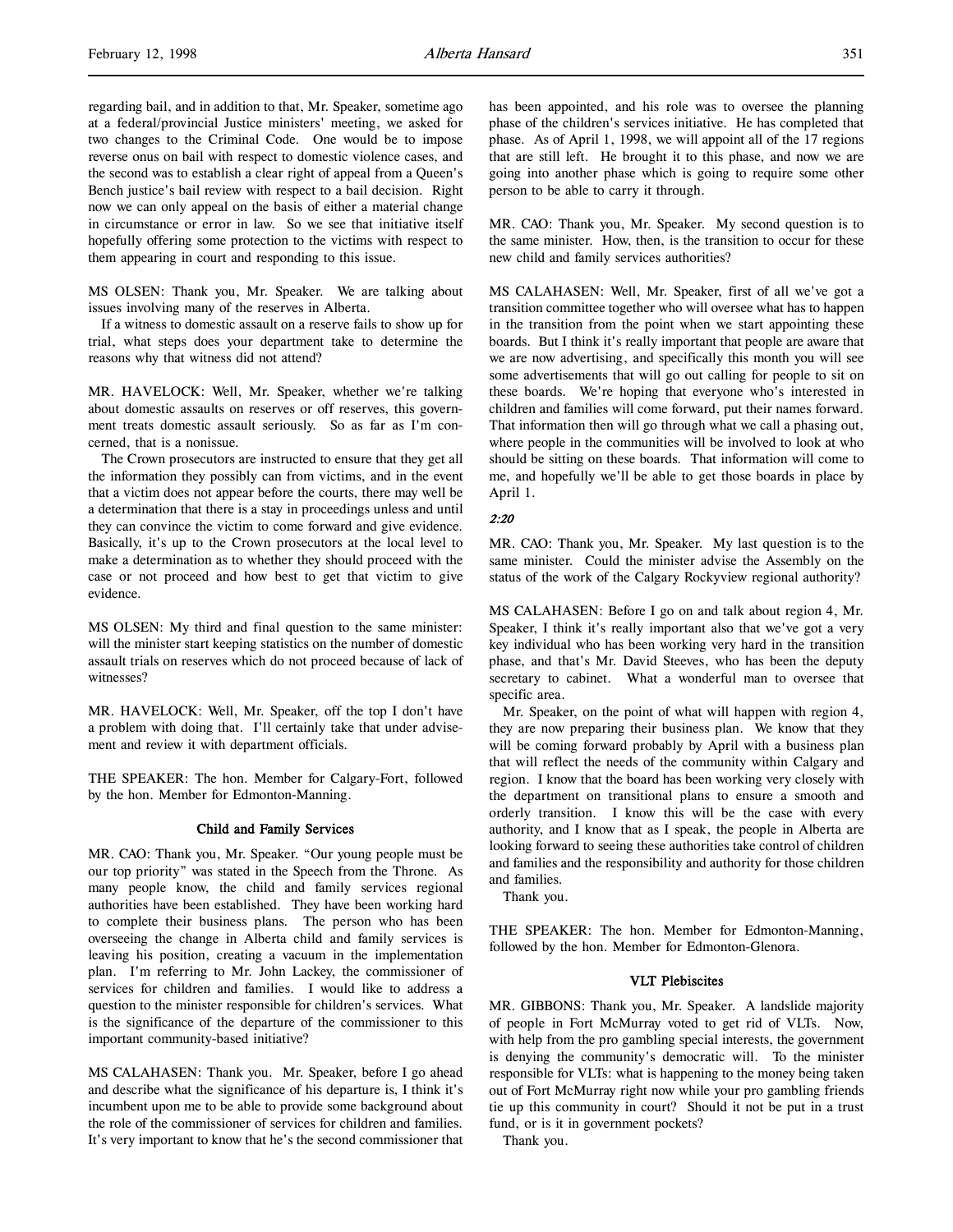MRS. BLACK: Mr. Speaker, before I get to the actual specifics on the question, in his preamble he indicated that we were shirking our responsibility to the democratic process and principles. Let me tell you that the people of Alberta have the right to go to an appeal at a court, and any person can go there. If you think this government is going to deny that process, you're sadly mistaken.

Now, Mr. Speaker, on this particular issue the people of the municipality of Wood Buffalo went to the polls on a plebiscite basis. They voted in favour of removing the VLTs. There was an appeal to the courts by the people who live there, and the court is hearing the case. In the meantime, until that hearing is completed, the VLTs will stay put. Once the decision on the appeal is made by the court, then we will take action either to leave them there or to remove them, but until that court case is heard, there'll be no action taken there.

MR. GIBBONS: Mr. Speaker, we'll see if we can keep this below three minutes today.

My first supplemental.

# Speaker's Ruling **Brevity**

THE SPEAKER: We've been doing really well today. You had three questions in your one question. Now, you come back with one question, and the hon. minister will respond to that one question. If you want to lay three on her, I'm going to give her the right to respond to three.

Please proceed.

#### VLT Plebiscites

#### (continued)

MR. GIBBONS: My first supplemental. Will the minister commit that the money collected from the VLTs in Fort McMurray will be held in trust until the Premier decides to honour his promise?

MRS. BLACK: Mr. Speaker, the funds that are coming in from the VLTs and through the lottery funds are coming into the government, and they belong to the people of Alberta.

MR. GIBBONS: My second supplemental, Mr. Speaker, is to the same minister. Is it true that the government supports these court injunctions just so they can keep taking the money from the communities?

MRS. BLACK: Mr. Speaker, I hope the hon. member isn't suggesting that we would intrude into a judicial process, because that is the furthest from the truth. That is not what the government does. We have honoured a judicial process that has come from that community, and I would hope that no member of this Legislature would ever try to intrude into that, because that is against democracy.

THE SPEAKER: The hon. Member for Edmonton-Glenora, followed by the hon. Member for Edmonton-Centre.

#### Advanced Education Tuition Fees

MR. SAPERS: Mr. Speaker, along with other great conversions in history we can now add the minister of advanced education, who has finally recognized that a legislated cap on postsecondary education tuition fees is a good thing. The minister still has a long way to go to catch up with the Alberta Liberal policy, and if he still wants to make a real commitment to ensuring that postsecondary education is affordable and that every qualified student can reach their full potential in Alberta postsecondary institutions, a tuition cap is a start. A tuition cap may be good because it'll stop tuition fees from escalating through the roof some day, but a 30 percent cap does nothing for students today. To the minister: given that your immediate predecessor as minister of advanced education called a legislated tuition cap – and I quote – a look-good, feel-good thing that would be easy to repeal, what assurance do Alberta students have that your government has any plans to stop and reverse the runaway growth in tuition fees?

MR. DUNFORD: That preamble seemed to stop just short of an obloquy.

In answer to the question, Mr. Speaker, my predecessor that was mentioned today, Jack Ady, left this department in incredibly good shape, and I would wish to spend some time honouring him today. In a year and a half he was able to get stakeholders together and discuss issues, and he's just an absolutely amazing person. He raises tuition, and what do the students do? They give him a plaque. He cuts 21 percent out of the budgets of the institutions, and when he leaves, what do the institutions do? They give him a plaque. He takes tenure away from faculty professors, and when he retires, what do they do? They give him a plaque. This man was just fantastic. If I could fill half of his shoes, then I will be a very, very successful minister of a very important portfolio.

MR. SAPERS: I'd be happy to send him a plaque too, Mr. Speaker.

Given that your government's current policy will barely keep up with the expected growth in postsecondary enrollment, how will institutions ever be able to turn around the devastating impact of your cuts and still try to keep student costs affordable?

MR. DUNFORD: One of the things that we've been trying to do whenever we had a chance in public, Mr. Speaker, is talk about the relationship of funding in the postsecondary system, and while we have many good examples of the private sector in the amount of funding that they've been able to do, I think clearly the time has come to assess the situation. What we're asking for students to do is to increase their investment in their own future, and we're doing that through a tuition policy whereby the institutions can raise the tuition up to a level of 30 percent of net operating cost. Now, to protect students in that, we will cap  $-1$  have yet to bring that forward to the caucus, but we would hopefully, then, through legislation bring that in. Certainly the taxpayers have a responsibility, but I think the main ingredient we'll be approaching in the future will be the private sector.

MR. SAPERS: Given that the minister of advanced education and I attended a public forum at Mount Royal College in Calgary just a couple of short days ago and that at that public forum the minister said that debate on a tuition cap is over, that his government will be bringing in a legislated tuition cap, can the minister reconcile that public commitment with the process that now apparently he has to take that policy initiative through?

MR. DUNFORD: A very nice try on the part of the hon. member. But he knows, as I know, that my remarks were taped,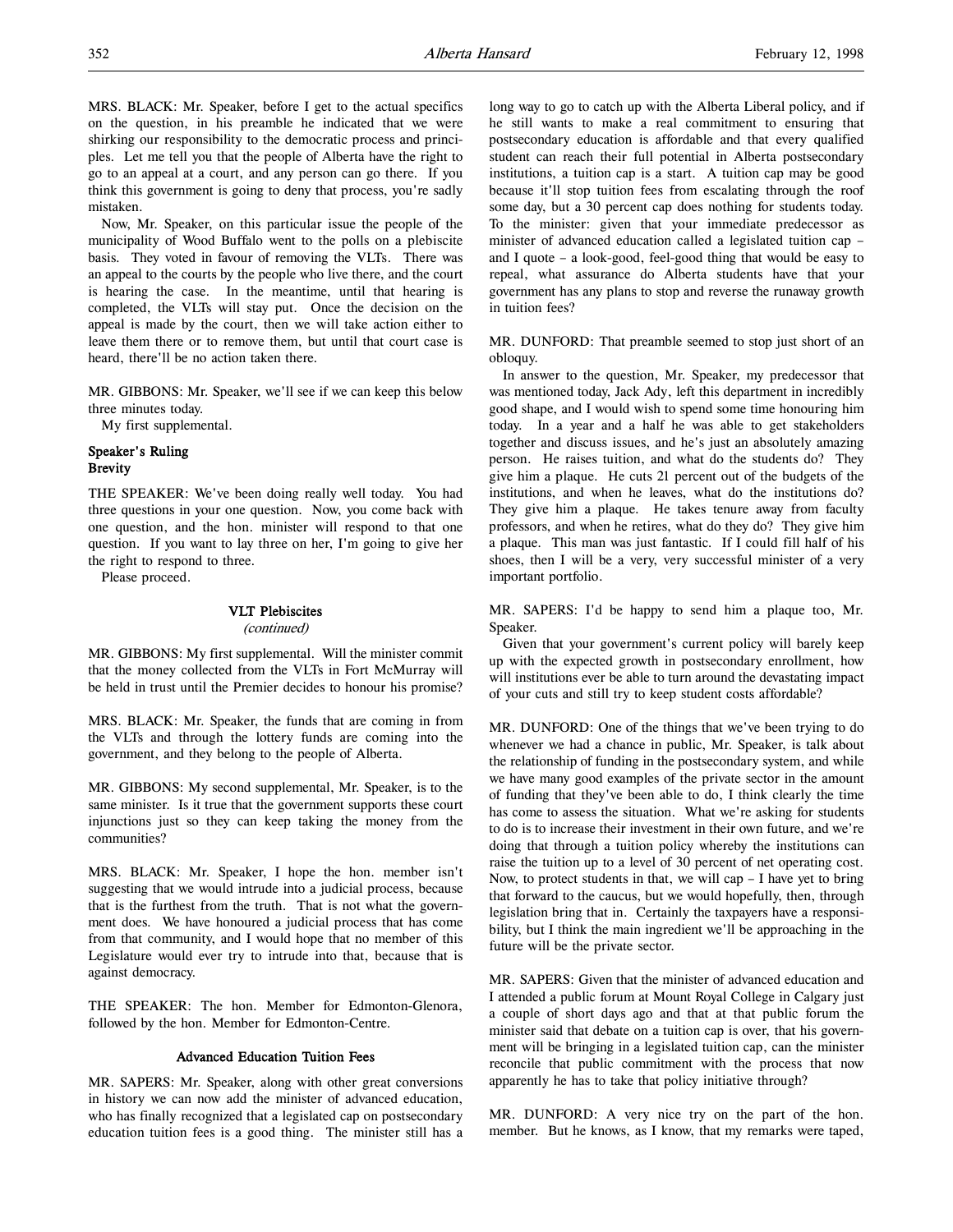and what I said – it will be on tape, and you can get the tape – is that the debate on the levels of tuition is over. That was my comment. As far as legislation, that has to come into this House, has to go through the process of standing policy committees, has to go to cabinet, and I make the commitment today that my caucus members will have an opportunity to decide whether or not this is what in fact we absolutely need.

THE SPEAKER: Before proceeding with members' statements and just to alert all members, we have three members' statements today, and we'll go in this order: first of all, the hon. Member for Wetaskiwin-Camrose; secondly, the hon. Member for Spruce Grove-Sturgeon-St. Albert; and then the third member will be the hon. Member for Calgary-North Hill.

But prior to proceeding to hear first from the hon. Member for Wetaskiwin-Camrose, might we revert briefly to Introduction of Guests?

HON. MEMBERS: Agreed.

#### head: Introduction of Guests 2:30 (reversion)

THE SPEAKER: The hon. Member for Wetaskiwin-Camrose.

MR. JOHNSON: Thank you, Mr. Speaker. It's an honour today to have with us Mr. Austin Willis and Mr. Barry Hill in the Speaker's gallery. Some of us will know Austin Willis as an actor from stage and screen. Others will remember him as the host of the CBC production This Is the Law during the '60s and '70s. Others will remember him for his work in promoting the film industry here in Alberta during the last 10 years. His wife, Gwen, is with him today. Also in the gallery is Mr. Barry Hill, and I'm going to be speaking about Barry Hill during my member's statement in a few minutes. So I would like to ask them to rise and be recognized by the Assembly.

head: Members' Statements

THE SPEAKER: The hon. Member for Wetaskiwin-Camrose.

#### War Remembrance Video Project

MR. JOHNSON: Thank you, Mr. Speaker. We are a proud nation that has given much of our youth to the preservation of democracy and freedom. But while the federal government looks at sending our youth once again to hostile shores, we should think back to those sacrifices made by Canadians in the great wars and remember them.

The Wetaskiwin Royal Canadian Legion has been in the process of preserving this important history through the accounts of veterans of World War II on videotape. Spearheaded by two men, the accounts of 50 veterans in their own words have been captured for future generations. Noted war correspondent and actor Austin Willis and Wetaskiwin's chief Crown prosecutor, Barry Hill, have made cold history pages live. In hour-long interviews with Austin Willis, heroes of World War II tell their stories.

It is the hope of Willis and Hill that what they've started in Wetaskiwin will inspire other communities to do the same. Legions in communities across the province and indeed the country should look to the Wetaskiwin project as an excellent model to permanently record this history before it fades.

Barry Hill was inspired to embark on this project when he

traveled with his father to Holland for the 50th anniversary of VE Day. At that time a well of memories and experiences were opened that, for Barry, needed to be preserved for future generations. Hill was directed to veteran Austin Willis, who in 1939 as the voice of CBC radio told this nation in September that we were at war. Austin has been a resident of Wetaskiwin for the past 10 years.

These videos are for us all but especially for the children of our community as a way of showing them that despite the terrible cost and waste of war, it is the price that has been paid for our peace.

THE SPEAKER: The hon. Member for Spruce Grove-Sturgeon-St. Albert.

#### Health Care System

MRS. SOETAERT: Thank you, Mr. Speaker. I'm tired of this government avoiding the reality that health care in this province is in crisis. I'm tired of buzzwords like "pressure points" and "communication glitches" being used to pass off a health care system that is struggling to meet the health needs of people.

Let me give you some concrete examples of real people whose needs are not being met. A mother comes into my office. Her son is 23 years old and brain damaged because of a car accident three years ago. There is nothing, no program that is available to him where he lives. Mental health care is in crisis.

A woman talks to me at a public event. She lives in Whitecourt. She takes the day off work, books a baby-sitter, and her husband takes the day off work for her surgery. She gets to Edmonton, and her surgery is canceled: not enough surgery beds.

I received another letter from a constituent who is worried that the numbness she feels could be something serious. Her MRI will only be in seven months. She continues to live with the unknown. More waiting lists.

A nurse tells me that during her shift in emergency they were on red alert. People in need of medical care shuffle from hospital to hospital while medical staff frantically try to meet the demands. Red alerts sadly becoming the norm, long-term care patients placed far away from loved ones because health boundaries are brick walls: it's not good enough, Mr. Speaker. What will it take to make this government realize that if we don't have our health, we have nothing?

THE SPEAKER: The hon. Member for Calgary-North Hill.

#### Flag Day

MR. MAGNUS: Thank you. I would like to express my appreciation for the opportunity to address this Chamber in order to commemorate Flag Day. This Sunday, February 15, marks the 33rd anniversary of the national flag of Canada. On February 15, 1965, the Maple Leaf was raised for the first time on Parliament Hill. Prime Minister Lester B. Pearson addressed the Canadian people at the ceremony and stated that this date would always be remembered as a milestone in Canada's national progress. The Speaker of the Senate, Maurice Bourget, also used this occasion to sum up the feelings of many Canadians when he said: the flag is the symbol of the nation's unity, for it beyond any doubt represents all the citizens of Canada without distinction of race, language, belief, or opinion. Mr. Speaker, I believe these words still ring true.

There is a strong emotional connection between a nation's flag and its people, and in fact it took almost 40 years and 2,000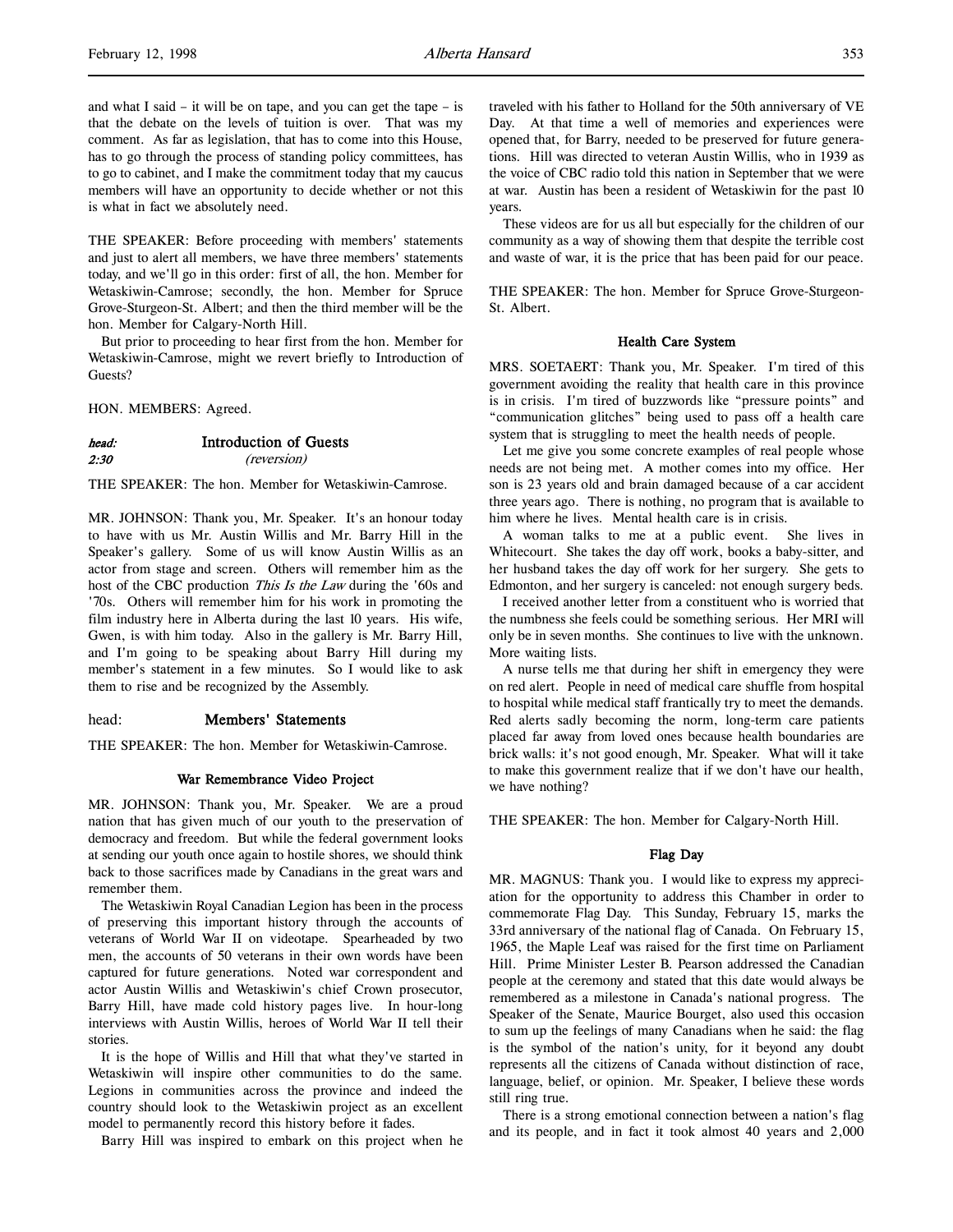Mr. Speaker, I consider today a very special day for this House and the province of Alberta. I would like to commend you for your leadership and foresight, sir, which have led to recent additions to Alberta's Legislative Assembly. The flags for all of Canada's provinces and territories will now hang in this Chamber on a permanent basis. As well, a Canadian flag will now sit on the desk of each member of this Assembly, and they will serve as a reminder of the interdependence of Canada's provinces and a symbol of Alberta's commitment to a unified Canada.

Today those of us fortunate enough to be present in this Chamber are witnessing a demonstration of a renewed and invigorated commitment to this country, this country of Canada. I'm proud to note that Alberta is the first province in Canada to display the flags of all provinces and territories within its Legislature.

Canada, the diverse, expansive, and sometimes harsh country of the north, has been built upon forging relationships of cooperation between the many regions and peoples of this country. It is often said, Mr. Speaker, that while our neighbour to the south founded its nation through revolution, Canada came about by evolution. The symbolic act of recognizing the importance of all the parts of Canada to the health of our country as a whole is an opportune time for us to demonstrate our pride and respect for the citizens of Canada.

Thank you, Mr. Speaker.

#### 2:40 head: Projected Government Business

MR. SAPERS: Mr. Speaker, pursuant to Standing Orders I would ask that the Government House Leader do now rise and give us the projected government business for next week.

THE SPEAKER: The hon. Government House Leader.

MR. HAVELOCK: Well, thank you, Mr. Speaker. I can advise the hon. Opposition House Leader that we'll be busy next week. Starting on Tuesday, at 4:30 we will be dealing with Motion 16. That's the approval in general of the fiscal policies of the government. At that time I understand the Leader of the Official Opposition will have an opportunity to respond to the Budget Address. At 5:15 pursuant to Standing Order 19(1)(c) the question will be put on the address in reply to the Speech from the Throne because we've reached the 10th day of debate on that matter. We will also be looking at Motion 17. At 8 that evening we will again deal with Motion 16, and if the Leader of the Opposition has not finished his speech, he will be given an opportunity to do so. We will be in Committee of Supply that evening, supplementary supply, day one of two, and then we'll deal with the Order Paper.

On Wednesday we will be back to supplementary supply, day two of two. Under Introduction of Bills the Appropriation (Supplementary Supply) Act, 1998, will be introduced and, again, whatever bills are on the Order Paper at that time.

For Thursday, February 19, Executive Council has been designated by the opposition through the budgeting process. We

will have second reading of the Appropriation (Supplementary Supply) Act, 1998, and whatever else is on the Order Paper at that time.

THE SPEAKER: Prior to calling Orders of the Day, we have one point of order to deal with.

The hon. Member for Edmonton-Glenora.

# Point of Order

# Parliamentary Language

MR. SAPERS: Yes. Thank you, Mr. Speaker. The Minister of Family and Social Services, in response to a question put by my colleague the Leader of the Official Opposition, used the term "mislead." The question that was put related to the \$2 surcharge or tax or user fee, whatever you want to call it, the \$2 cost that's been imposed for people on AISH for some of their prescriptions. The fact is – and the minister confirmed the fact – that some people on AISH will pay \$2 as a co-payment for some of their prescriptions. That's simply the reference that was in the leader's question.

Now, under Beauchesne 489 it is very clear that "mislead" is unparliamentary. There are several other references in Beauchesne where "mislead,", "misled," "misleading" are all considered unparliamentary. Our Standing Orders are also very clear under 23(h) that you would call a member to order if that member "makes allegations against another member," and to accuse another member of purposely misleading is such an allegation. To even suggest that the member would mislead is an allegation. And again, under subsection (j): to use "abusive or insulting language of a nature likely to create disorder."

Mr. Speaker, to accuse another member of this House of misleading is abusive, it is insulting, and it would certainly constitute language that would create disorder. I would ask that the Minister of Family and Social Services do the honourable thing: withdraw the allegation, withdraw the remark "mislead," because he clearly stated himself that that is part of the government's policy. I know that he would want to maintain the dignity of this Assembly and withdraw unparliamentary language.

DR. OBERG: Thank you very much, Mr. Speaker. I did make the allegation of misleading – and there's no doubt about that – because what the hon. Leader of the Opposition had said was that there was a \$2 tax that was to be employed on people from AISH. That is far from the truth. That is telling an untruth. That is not telling the truth, and that's telling a lot of other things that are not true. If that isn't misleading, then I guess it isn't. Under Beauchesne 490 it's clear that "misleading" is a parliamentary term.

THE SPEAKER: Oftentimes, hon. members, when a question has been forwarded to a member of Executive Council and the member from Executive Council gets up to respond to the question, there are interjections. Today with this point of order we have a situation where the hon. Member for Edmonton-Glenora has used the word "mislead." In fact, the minister himself has confessed he has used the word "mislead," but I have the Blues in front of me. Now, what I heard was "misled," and what the Blues say is "misled."

So the interesting thing here is that we have a point of order raised with one word and the minister actually saying: yes, I've said it. The fact is that the Speaker, who was in the chair, never heard it. What he heard was "misled," and what he has in front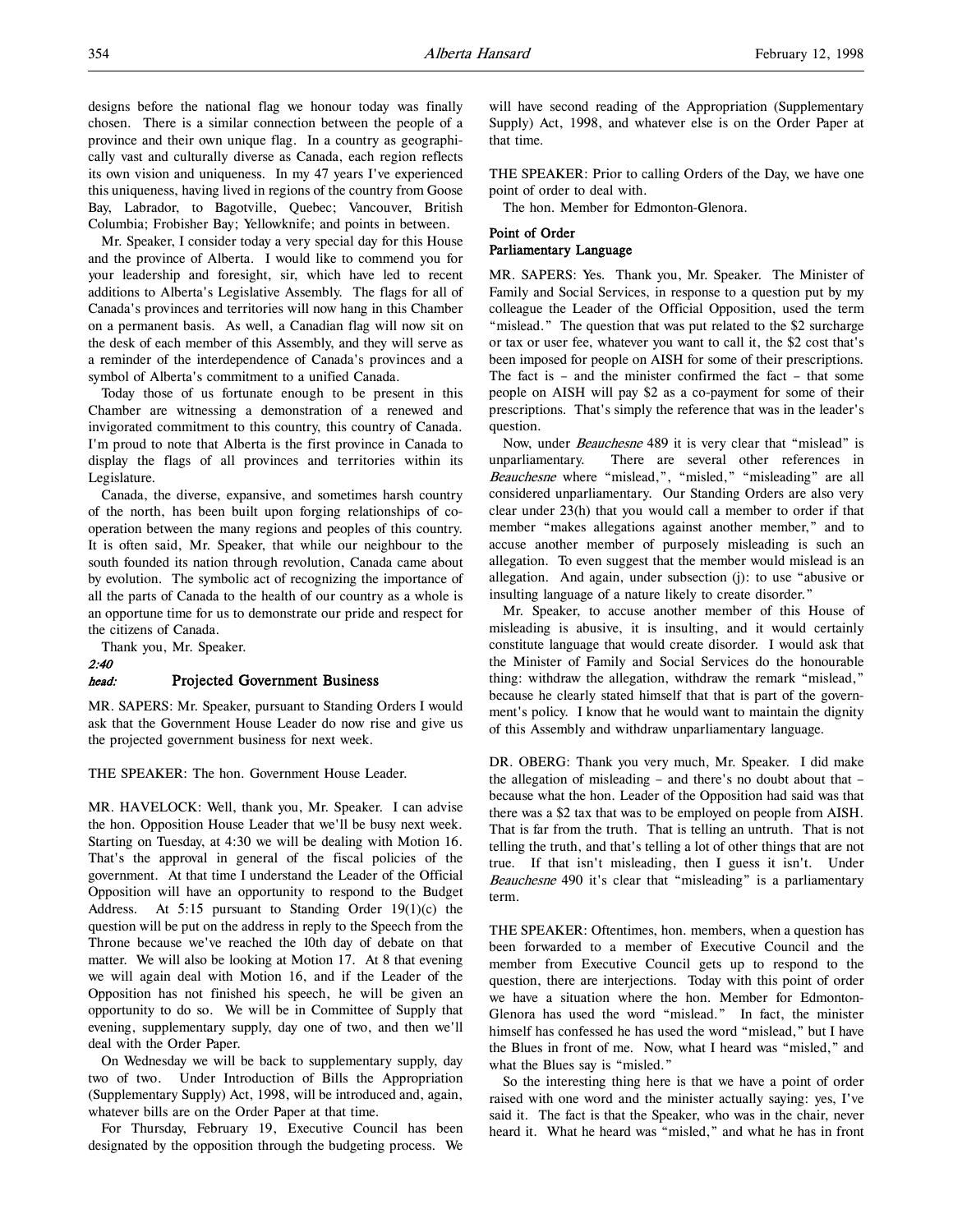I think that it is wise not to use inflammatory language, number one. It's also wise for the person who raised the question to listen to the answer so that there's absolute clarification in terms of what is being exchanged. I sense that the hon. Member for Edmonton-Glenora, who raised his point, and the hon. Minister of Family and Social Services, who responded to the point – and this probably boils down to more clarification in an unfortunate situation where there were so many interruptions so that all clarity was not there. The Blues clearly say "misled." In any circumstance it's not appropriate. So shame on you both for confessing to something you didn't do, and let's move on.

# head: **Orders of the Day**

MR. HAVELOCK: Mr. Speaker, I believe it would be appropriate for me at this time to move that the Assembly temporarily adjourn until 4 p.m. to accommodate the Budget Address.

THE SPEAKER: It most certainly would be appropriate, Government House Leader. All those in favour of the motion as proposed by the hon. Government House Leader, please say aye.

HON. MEMBERS: Aye.

THE SPEAKER: Opposed, please say no. Carried.

[The Assembly adjourned from 2:46 p.m. to 4 p.m.]

THE SPEAKER: Hon. members, I have the pleasure of calling on the hon. Provincial Treasurer.

MR. DAY: Thank you, Mr. Speaker. I have received certain messages from His Honour the Honourable the Lieutenant Governor, which I now transmit to you.

# THE SERGEANT-AT-ARMS: Order!

THE SPEAKER: The Lieutenant Governor transmits estimates of certain sums required for the service of the province for the fiscal year ending March 31, 1999, and recommends the same to the Legislative Assembly.

The Lieutenant Governor transmits supplementary estimates of certain sums required for the service of the province for the fiscal year ending March 31, 1998, and recommends the same to the Legislative Assembly.

The Lieutenant Governor transmits estimates of certain sums required for the service of the province and of certain sums required from the lottery fund for the fiscal year ending March 31, 1999, and recommends the same to the Legislative Assembly. Please be seated.

#### head: Government Motions

9. Mr. Day moved:

Be it resolved that the message of His Honour the Honourable the Lieutenant Governor, the 1997-98 supplementary supply estimates, and all matters connected therewith be referred to Committee of Supply.

[Motion carried]

#### 10. Mr. Day moved:

Be it resolved that the Assembly do resolve itself into Committee of Supply, when called, to consider supply to be granted to Her Majesty.

[Motion carried]

11. Mr. Day moved:

Be it resolved that the message of His Honour the Honourable the Lieutenant Governor, the 1998-99 lottery fund estimates, and all matters connected therewith be referred to Committee of Supply.

[Motion carried]

12. Mr. Havelock moved:

Be it resolved that pursuant to Standing Order 58(2.1) the number of days that the Committee of Supply will be called to consider the 1998-99 lottery fund estimates shall be one day.

[Motion carried]

13. Mr. Havelock moved:

Be it resolved that pursuant to Standing Order 58(6) the number of days that the Committee of Supply will be called to consider the 1997-98 supplementary supply estimates shall be two days.

[Motion carried]

14. Mr. Havelock moved: Be it resolved that the Assembly resolve itself into Committee of the Whole, when called, to consider certain bills on the Order Paper.

[Motion carried]

15. Mr. Day moved:

Be it resolved that the message of His Honour the Honourable the Lieutenant Governor, the estimates and business plans, and all matters connected therewith be referred to Committee of Supply.

[Motion carried]

MR. DAY: Mr. Speaker, before moving Motion 16, I am tabling the government's 1997-98 quarterly budget report, third quarter update. This information is being reported publicly as required under section 11 of the Balanced Budget and Debt Retirement Act.

I'm also tabling the government's consolidated fiscal and business plan as required under section 4 of the Government Accountability Act.

Budget '98 also includes business plans for each ministry, which must be made public under section 13 of this act.

#### head: **Budget Address**

16. Mr. Day moved:

Be it resolved that the Assembly approve in general the business plans and fiscal policies of the government.

MR. DAY: Mr. Speaker, it is my honour and privilege to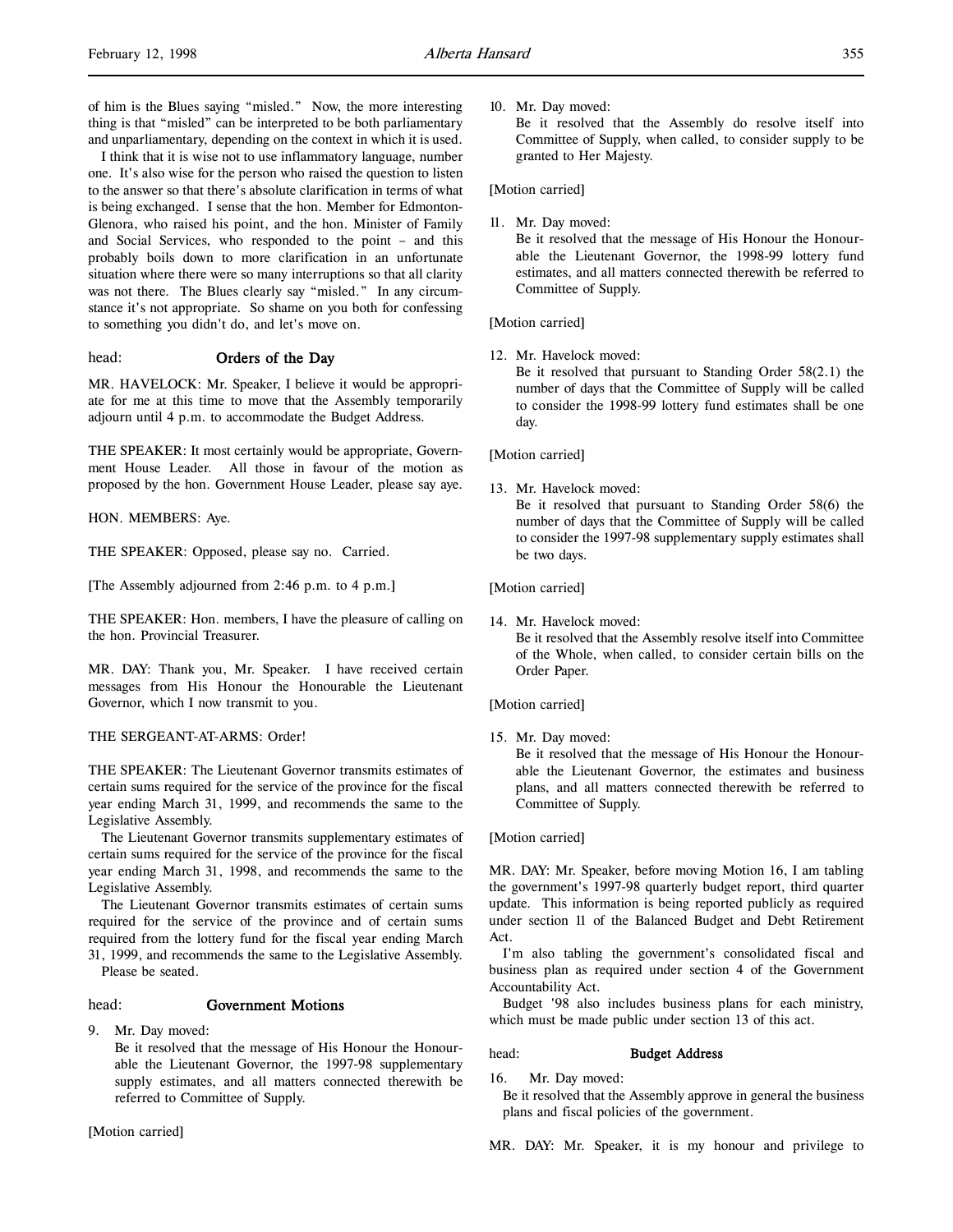introduce to you and to all Albertans Budget '98, the government's new agenda for opportunity. This budget is about taking opportunities when we have them and building new opportunities for our future. It's a budget that brings good news for the people of Alberta, good news about promises kept, budgets balanced, and continuing careful stewardship of Albertans' tax dollars, good news that this government will keep its commitment to the people of Alberta, a commitment to stay the course on fiscal responsibility, continue to pay down the debt, and reinvest wisely in their priorities.

Budget '98 brings good news about a thriving economy, more and more jobs for Albertans, and exciting opportunities for the future. It also brings good news about reinvestment plans, plans with a deliberate focus on preparing Alberta's next generation for a new and exciting future.

Budget '98 brings good news to every Alberta taxpayer. I'm pleased to announce that effective January 1, 1998, personal income tax rates in Alberta are going down. Mr. Speaker, Alberta's personal income tax rates will go down from 45.5 percent of the basic federal rate to 44 percent. Albertans will pay \$123 million less in taxes to their provincial government. While that is not a huge saving for each Albertan, we will continue to have the lowest taxes in Canada. The only way taxes will go in Alberta is down. Combined with the increase this year in the Alberta family employment tax credit, Alberta families earning \$30,000 will see their family employment tax credit increase from \$300 to \$800 and their total tax bill will be cut in half. That's what I call the Alberta advantage: helping those who need it the most to take care of their families and themselves.

Now for more good news in Budget '98. I want to begin with a look at Alberta's economic picture. It's critical for us to frame our expectations with a clear understanding of what lies ahead for Alberta's economy and the province's revenues. Since 1992 Alberta has had the fastest growing economy in Canada. Think about these facts. Alberta's economy grew by an estimated 5.5 percent in 1997, outpacing the rest of Canada. In fact, it's one of the highest growth rates in the industrialized world. A record number of Albertans were employed last year, and Alberta's unemployment rate dropped to the lowest it's been since 1981. Average weekly earnings rose by 4 percent in 1997, almost double the national average. Retail sales led the rest of Canada. Housing starts were at the highest level they've been since 1982, and growth in business investment is the highest it's been since 1981. With those results it's no wonder people are looking at Alberta and saying, "That's the place I want to be," and, Mr. Speaker, they are right.

Those results also translate into a single word for Albertans and Alberta businesses: confidence. Confidence that we can keep investing wisely, take on new business ventures, expand our markets around the world, and the outcome will be opportunities for ourselves, our families, and our children.

As we look ahead through 1998 and beyond, signs point to continued strong growth in Alberta's economy. We're forecasting growth at 4.6 percent in 1998. That's something the people of Alberta can all be proud of. It's due to the hard work and energy of Albertans and their strong determination to seize on every opportunity and build an Alberta that is second to none. Looking ahead, Albertans can expect to see more jobs, more investment, and continuing consumer confidence. We expect to see strong employment growth: 156,000 new jobs for Albertans over the next four years and a continuing drop in unemployment.

#### 4:10

In the face of all this good news, Mr. Speaker, I express a few words of caution. We all know that Alberta's revenues can go up or down. From one year to the next our revenues can swing up or down by a billion dollars, and for those who have been tracking the price of oil over the past few weeks, it's a stark reminder of just how volatile our revenues can be. There were times last year when some people criticized us for budgeting with assumptions that were too prudent, too conservative. Those critics have fallen silent lately as Alberta resource prices have dropped and the wisdom of careful budgeting has become abundantly clear.

Between October '97 and January '98 oil prices dropped from \$22.76 a barrel to a low of \$15.74. This week the price has been hovering around \$16.50. Frankly, we don't know what the price will be next week. In the face of that uncertainty the key facts to remember are these. If we had a drop in price of \$7 a barrel over a full year, the result would be well over a billion dollar reduction in provincial revenues, roughly a quarter of what we spend on Alberta's health system alone. This government will not take that risk. We will not set our sights and plans on revenues when they are at their peak, and we will not forget what can happen when provincial revenues drop with little warning, even when Alberta's economy is growing. This government will never again put the financial security of the province at risk, and that is a promise.

In the past the kind of price drop we saw in the last few months would have caused grave concerns for all of us, but this time our concerns are tempered somewhat. Over the past few years Alberta's economy has become more diversified. We've seen increases in manufacturing, retail sales, exports, and other sectors of the economy. Together with actions this government has taken to get our spending in line and pay down our debt, it means we are in much better shape to handle unexpected hits on the economy.

At the same time, we need to remember that resource revenues still make up about 20 percent of government's total revenues. Lower prices are an important signal to Albertans and to those who have their minds firmly fixed on increased spending, and that signal is: be very careful; spend only what you can afford, only what you can count on. That's exactly what we're doing.

Overall, projections in Budget '98 are for a drop in revenues of about \$1.5 billion. In part, that drop is because we're coming off an exceptionally strong year in 1997, but it's also because we're expecting resource revenues to be lower in 1998. We've projected the average price of oil at \$17.50 a barrel, down \$1.62 from the current year, and the price of gas at \$1.70, down 6 cents from last year's forecast. With those lower prices and a drop in land sales, we're forecasting a drop of \$1.1 billion in resource revenues this year.

With the uncertainty of oil prices in recent weeks, I've already heard some Albertans ask: can we afford the spending plans you've announced? And I'm sure they're asking today: can we afford a tax cut? The answer is: yes, because we've planned carefully. We've balanced competing demands. We've taken a careful and deliberate approach, and today we're able to reinvest with confidence in what counts most for Albertans. But for those who say, "You're not spending enough," or "We're not back to the spending levels we were at in 1992 before the cuts," my answer is this: we will spend only as much as we can afford, and we are not aiming at the high-water mark of spending we reached in 1992. We couldn't afford it then; we cannot afford it today.

Mr. Speaker, that balanced approach also means that we've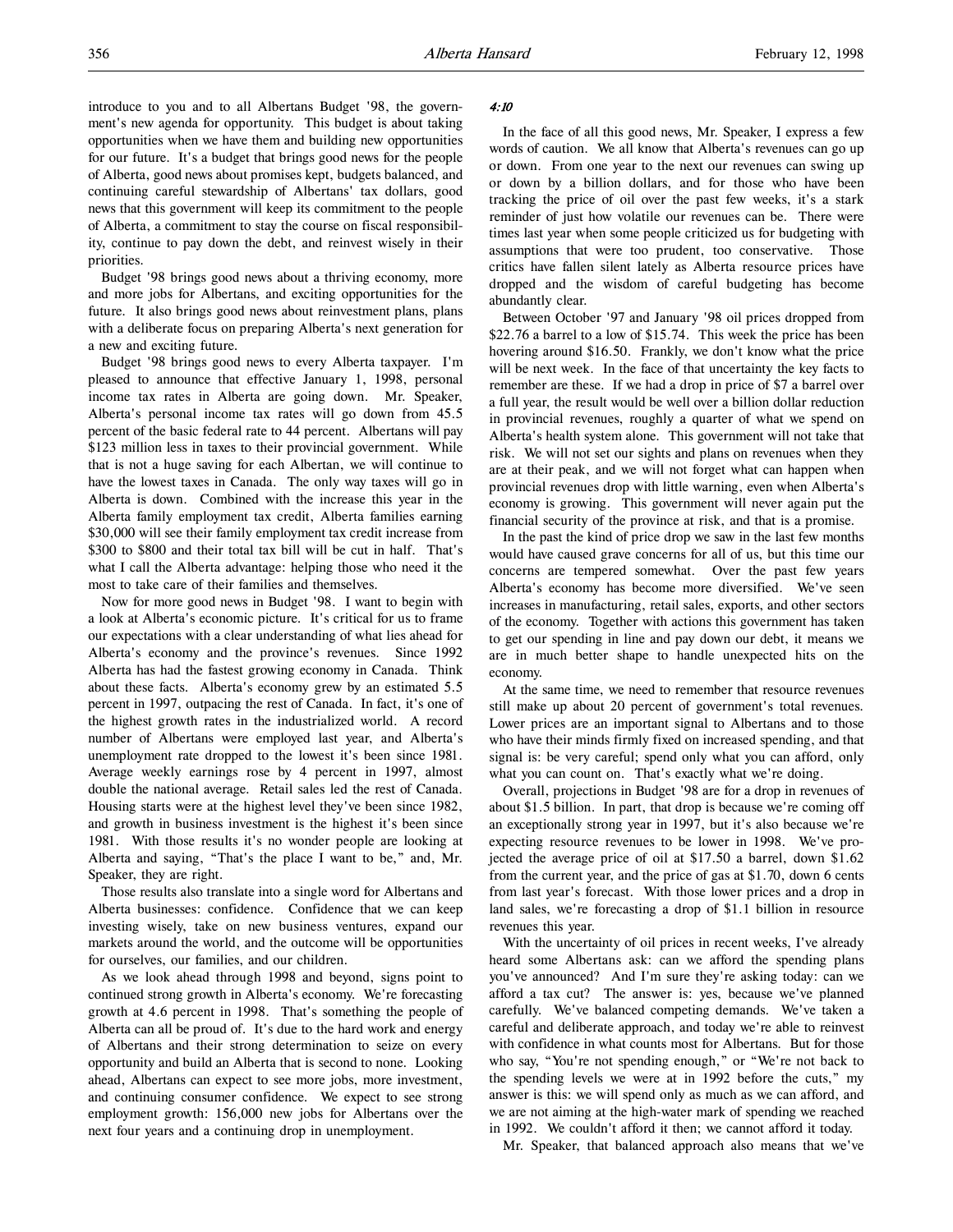learned the lessons from the past. This is a budget with levers and mechanisms to slow down spending if the dollars aren't there. This is a budget which promotes prosperity but allows us to shift gears to guard against a deficit. All spending will be monitored with clear outcome measures, measures which focus our efforts on the goals we set and results we expect to achieve.

This year's budget keeps us on the responsible and balanced course we set five years ago. Because of the actions we've taken, we're now in a position to take an important step in the right direction, and that is to lower personal income taxes for every Albertan. Mr. Speaker, this government has a commitment to Albertans: Albertans will pay the lowest taxes in Canada and pay no sales tax. It's a source of pride for our province, and it's a key part of Alberta's competitive advantage. The signal in Budget '98 is right, the direction is right, and Albertans can take a clear message that the only way their taxes are going is down. A twoincome family earning \$55,000 a year will save about \$100 a year as a result of today's tax cut announcement. For lower income families the savings will be much higher.

Families who qualify under the family employment tax credit will see the maximum credit increase from \$500 to \$1,000, and that's good news for thousands of Alberta families. That's real money, hard cash they can use to support their families instead of sending it to the provincial government. In total, this important tax program is a direct benefit to 160,000 low- and middle-income working families and 320,000 children. Mr. Speaker, this is a government that cares about children and shows it in a way that counts, by putting money back into the hands of their parents.

Albertans will also see other changes on the tax front in '98. Provincial school property taxes will go down in 1998 for the fifth consecutive year. Planned reductions in machinery and equipment tax will also go ahead in 1998. Based on investment decisions announced in the past year, it looks like industry may meet the investment targets we set two years ago. A decision on the next steps will be made when we get the latest investment information in March.

In total, the tax changes we've made over the last four years plus the ones I'm announcing today mean savings to individuals and businesses of more than \$500 million. That's money that stays in the pockets of the people, supports families, stays with businesses for reinvestment, and stays working in Alberta's economy.

Mr. Speaker, participants at the Growth Summit discussed the need to maintain Alberta's overall competitive tax advantage across the board. As announced by Premier Klein, our new tax review committee will be up and running within the next few weeks. They will work closely with the Alberta Economic Development Authority to review Alberta's personal and corporate income tax system. I look forward to receiving their advice and recommendations on how we might simplify the system and, hopefully, lighten the tax load on Albertans even more. Our tax review will address suggestions which will enable small and large business to thrive and create opportunities for Albertans in an atmosphere of sustainable development.

Low taxes will continue to be a key part of the Alberta advantage. But with a growing economy and expanding business opportunities it is critical that we also reinvest in developing the best educated and most highly skilled young people. That's the focus of our spending plans in Budget '98.

Mr. Speaker, as Premier Klein outlined in his message to Albertans in January, the priorities for reinvestment in Budget '98 focus on people, on preparing Alberta's next generation, making sure that young Albertans have the skills and talents they need to succeed and keep building this province. To borrow a few words from Premier Klein, our government's new agenda for opportunity is based on five simple rules, rules Albertans have told us to follow.

One, remain fiscally responsible without ever running a deficit again or raising taxes.

Two, be unwavering in your commitment to pay off the debt.

Three, keep looking for new, better, and more efficient ways of doing things.

Four, when we have the money, reinvest in Albertans' priorities,

and for this year that means putting children first.

Five, listen to what Albertans say as you remain accountable and honest.

Those five simple rules sum up the direction we've taken in Budget '98.

Albertans looking at today's spending plans will see a clear focus on what counts most: programs for people, for children, and Alberta's next generation. This reflects a clear message from the Growth Summit. Mr. Speaker, many of the key announcements in education and health will come as no surprise to the people of Alberta. These announcements were made earlier in January so we could give our partners in health and education as much lead time as possible to begin their own budget plans.

As announced by Premier Klein, our goal in education is for Alberta's young people to be the best educated in Canada. A package of initiatives set out by our government will put the emphasis on the early years of schooling, making sure that young children learn to read. This means that more teacher aides and intern teachers will be hired to provide necessary support to teachers in the classroom. Support for students with mild and moderate special needs will be increased by 30 percent and for students with severe mental and physical disabilities will also be increased by 30 percent. Improvements will be made in the curriculum so that Alberta students will continue to achieve high standards, succeed in postsecondary education, and are able to compete with the best in the world.

#### $4.20$

We'll work with schools and the business community to make sure that Alberta's young people are well prepared for the workforce, and we'll reinvest money from this year's surplus to address critical needs for building new schools and repairing older ones. In 1998-99 total spending on education will increase by 5.7 percent to almost \$3.2 billion. That's a number you don't want to get wrong. That's on top of a 4.6 percent increase in '97-98.

On the postsecondary side our emphasis will be on making sure Albertans have access to quality learning opportunities, building a highly skilled workforce, and expanding research excellence. A new Alberta opportunities bursary program will provide up to 15,000 bursaries to first- and second-year postsecondary students who need financial support. Funding for heritage scholarships will be increased, recognizing the talents of Alberta's best and brightest young people.

Consistent with the advice from the Growth Summit, additional funding also will be provided to expand apprenticeship programs. These programs are essential to make sure Alberta's industries have the highly skilled people they need to meet the demands of a growing economy.

On the research side we'll work with universities to revitalize research infrastructure and attract the best researchers to Alberta. Spending on postsecondary education will increase by 3.1 percent in '98-99 to a total of almost \$1.2 billion, and that's on top of a 5.5 percent increase in '97-98.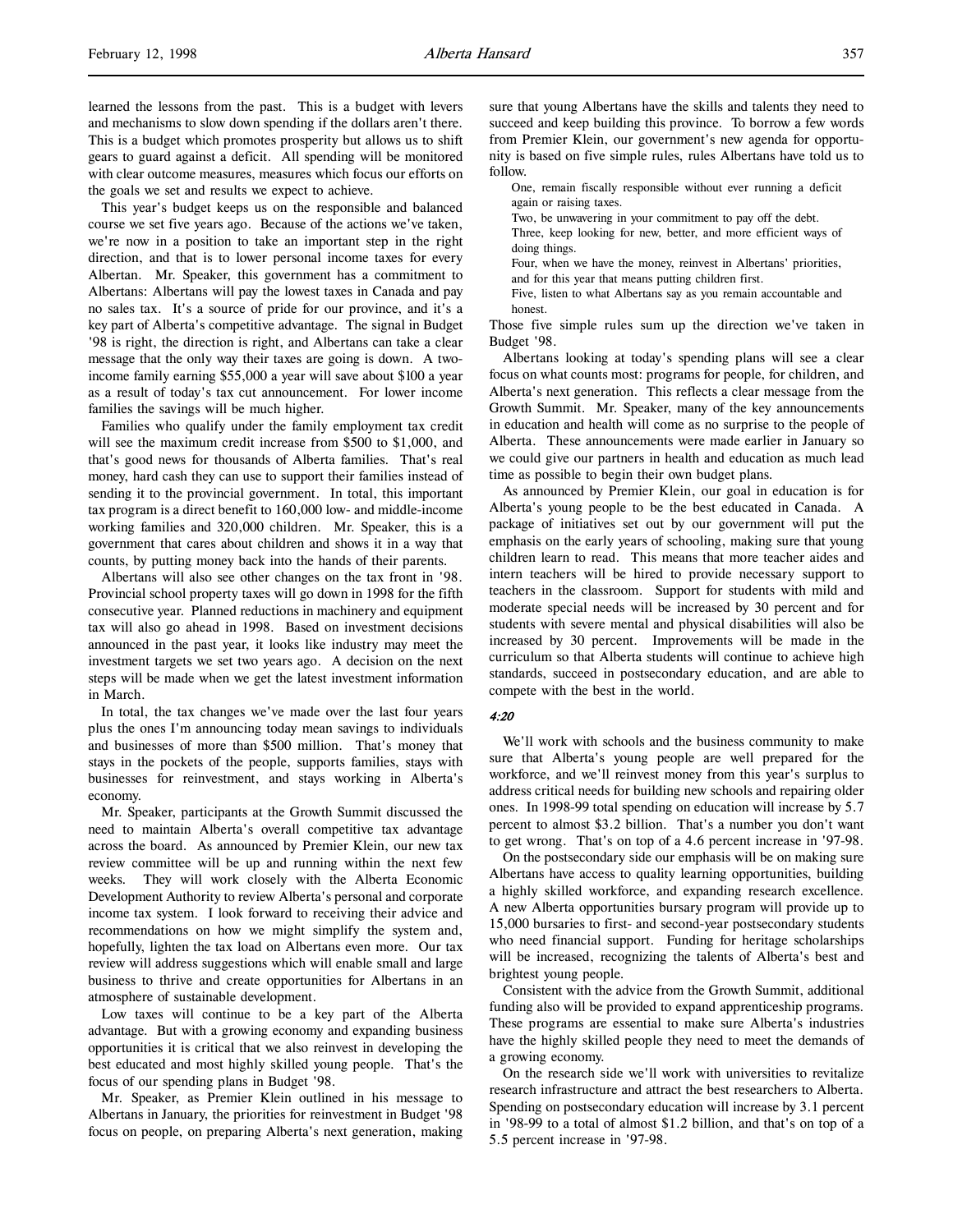Mr. Speaker, in Health we will continue to focus on improving the health of Albertans and the quality of the health system. Albertans put a high priority on health care. Delegates at the Growth Summit spent time and attention on health issues, and this government is listening. Budget '98 follows through on our commitment to reinvest in health and to keep working with people in the health system to provide stability, improve access to health services, and make sure we have a health system Albertans can count on.

Support for regional health authorities will increase by 3.1 percent per year over the next three years. By 2001 financial support for highly specialized, lifesaving medical services provided in Edmonton and Calgary will be up by 29 percent.

We'll also address other pressure points in health, adding \$3 million to the rural physician action plan so we can attract and keep doctors in rural communities. New technologies will be used to link rural physicians to specialists through telehealth initiatives. A review of long-term care will explore new options for providing services to an aging population. By increasing the dollars allotted for physician services to \$819 million in '98, we are addressing population increases and a 5.5 percent increase to physicians over the next three years.

We'll move ahead on a new health information system to ensure that we have better information to help make good decisions and improve health. We'll develop new legislation to protect the privacy of health information. We'll also provide additional funding for drugs and medical supplies and to help people in palliative care with the support they need.

With this year's budget, spending on health will increase in '98- 99 by 4.8 percent to \$4.2 billion, and that's on top of an increase of 4.7 percent in '97-98.

Mr. Speaker, not only the provincial government but also regional health authorities, doctors, nurses, and others working in the health system must commit to the ongoing task of maximizing our limited resources in the delivery of first-class health services. Every province faces the same challenge. We are attempting to deliver a top-quality service and product at no visible cost to the consumer. Every law of economics and every real-life application of these laws clearly demonstrates what a significant challenge we face in maintaining a first-class system – and we will – while keeping costs under control.

This government clearly supports and upholds the principles of the Canada Health Act. The delivery of quality health service to all Albertans is absolutely a top priority. However, to achieve this goal we must all work together to seek out the ideas and initiatives which will see the people of Alberta properly cared for and cared for in a system where the growth in costs is managed carefully to protect our ability to fund not only the health system but also other essential areas of government service.

Mr. Speaker, the budget and business plans we're tabling today for other ministries list hundreds of initiatives our government is taking, and I only want to highlight a few of these today.

In Family and Social Services a key focus will be on helping children in need. Mr. Speaker, we're able to put that focus on children because of the deliberate actions we've taken to reduce the number of Albertans on welfare. Welfare caseloads are down 63 percent since March 1993, and most of those people have moved off the welfare rolls and onto the employment rolls, giving them the chance they need to support themselves and their families.

A new child health benefits program will be introduced in August '98 and will help pay for basic drug, dental, optical, and ambulance services for children from low-income families. We will continue working with our federal, provincial, and territorial counterparts on a national children's agenda. We will work with communities to implement a new regional approach to delivering services to children and families. We will spearhead new initiatives targeted at reducing drinking during pregnancy so more babies will get a healthy start in life. We'll take action on reducing juvenile prostitution, and we will increase current levels of support for women's shelters and family and community support services.

Within the provincial government we are fortunate to have a dedicated public service, people who work hard to make their province a better place. Employees are finding new and better ways of doing things, and it's time they were recognized for their success. This year we will introduce a new achievement bonus program to reward performance of the public service when they achieve budget and business plan targets. Mr. Speaker, this is a first in Canada.

With a growing economy there are natural pressures on Alberta's infrastructure. As announced in January, \$260 million will be invested in transportation, schools, health equipment, and postsecondary facilities and equipment. A new capital investment planning committee is reviewing infrastructure strategies and will help set investment target levels. In future, if Alberta continues to run surpluses, the first billion dollars will go to the debt. The next \$250 million will go to onetime initiatives, including infrastructure and other priorities, one year at a time and only if we have the money.

In total, Mr. Speaker, we will spend \$13.9 billion on programs and services for Albertans in 1998-99. With spending at that level and prudent revenue forecasts, we expect to end the year with a surplus of \$165 million. If our legislated revenue cushion is not needed to protect against revenue shocks, the surplus could increase to \$585 million.

As I mentioned earlier, we are determined to take the responsible course, never again spending more than we can afford. Some may think that with a growing economy and a string of past surpluses we can afford to open the bank vault and give away money for any number of good reasons, but that's not why people elected the Ralph Klein government. The people of Alberta elected us to do the right thing: to take the responsible course, to keep a careful eye on the bottom line, and to reinvest only where it's needed. That's exactly what they'll see today with Budget '98.

Mr. Speaker, taking the responsible course also means paying down our debts, so let me turn now to our continuing plans for paying down Alberta's debt. Albertans have told us: keep paying down the debt, and pay as you go. Albertans don't feel right about spending money today and then passing the bills on to their children and their children's children, and we've listened. We've made great progress in eliminating debt. With the surplus expected by March 31, '98, Alberta's net debt will go down to \$1.5 billion, and the good news is that Alberta's net debt could be eliminated entirely by the time we celebrate the beginning of a new millennium. That would be cause for celebration. That will be a major milestone and a giant step on the road to full fiscal health.

#### 4:30

But, Mr. Speaker, let us not fool ourselves. After we bring the net debt to zero, which means our liabilities no longer exceed our assets, we will still owe money from past borrowing to cover the deficits of 1985 to '94. We will have paid back about a third of